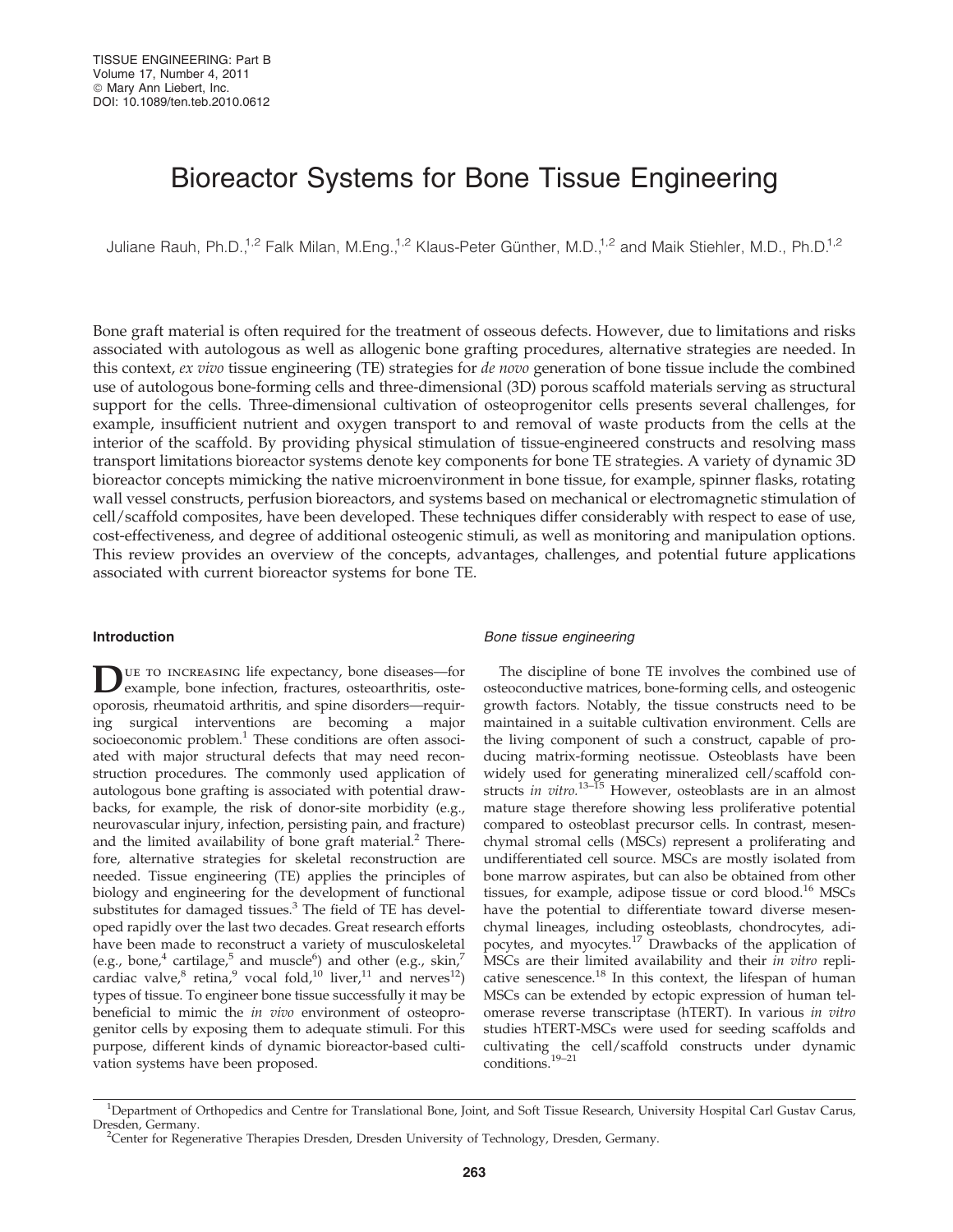The ideal scaffold should possess mechanical properties comparable to bone and should be easily fabricated in a desired shape. A suitable scaffold material for generating mineralized cell/scaffold constructs should support cell attachment and ingrowth by the presence of an interconnected pore network. Further, the biomaterial should be biodegradable to facilitate natural bone formation and remodeling. Several types of synthetic or naturally occurring scaffold materials, including corals, bioceramics, biopolymers, and metals, have been suggested for generating mineralized cell/ scaffold constructs.<sup>22–24</sup> According to *in vivo* studies an optimal scaffold pore size for osteoblasts ranges from 200 to  $400 \mu m$ .<sup>25,26</sup> In addition, an interconnected pore network of the scaffold is needed to support vascularization. Using a computer-based simulation model, Khayyeri et al. showed that higher scaffold stiffness keeping the pore structure constant enhanced bone healing.<sup>27</sup> Further, scaffold internal pore architecture may influence the distribution of shear stress, the range of mechanical stimuli, and the proliferation and differentiation of osteoprogenitor cells.<sup>28–30</sup>

Besides their biophysical stimulation, osteoprogenitor cells are biochemically stimulated in vivo by specific cytokines and growth factors. A number of these factors are available for osteogenic differentiation of bone-forming cells in vitro.<sup>31</sup> Bone morphogenetic proteins (BMPs) are the most relevant factors in bone morphogenesis.<sup>32</sup> They belong to the transforming growth factor beta  $(TGF- $\beta$ ) superfamily of poly$ peptides displaying extensive conservation among species. BMP-2,  $-4$ , and  $-6$  are the most readily detectable BMPs in osteoblast cultures. Currently, only BMP-2 and BMP-7 are approved for clinical application. Recombinant human BMP-2 (INFUSE<sup>®</sup> Bone Graft; Medtronic Spinal and Biologics) is endorsed for the treatment of spinal fusion, fresh tibial fractures, and for oral and maxillofacial bone grafting procedures.<sup>33</sup> BMP-7 (OP-1/BMP-7; Stryker®) is approved for the therapy of long bone fractures, nonunions, and for spinal fusions.<sup>34</sup> Another strategy to stimulate osteoprogenitor cells by growth factors is the use of autologous platelet-rich plasma, which has been reported to be an effective bioactive supplement for both soft- and hard-TE applications.<sup>35-37</sup> Platelet-rich plasma contains osteogenic and angiogenic growth factors such as TGF- $\beta$ 1, platelet-derived growth factor insulin-like growth factor-1, and vascular endothelial growth factor.<sup>38</sup>

#### Challenges in bioreactor-based bone tissue engineering

When using bioreactor systems, technical prerequisites and requirements related to the equipment used need to be considered. Bioreactors are classically used to facilitate, monitor, and control biological or biochemical processes, for example, in the context of industrial fermentation, waste water treatment, food processing, and production of pharmaceuticals.<sup>39</sup> The parameters that modulate growth in complex bioreactors include temperature, oxygen concentration, pH, nutrient concentration, and biochemical and mechanical stimuli. Closed bioreactor systems offer major advantages with respect to good manufacturing practice (GMP)-conform manufacturing of tissue-engineered products. The devices are usually composed of biologically inert and noncorrosive material to prevent toxic reactions or corrosion under a humidified atmosphere. The dimensions of a bioreactor are generally adapted to the spatial proportions of conventional incubators to guarantee favorable culturing conditions, for example, 99% humidity,  $37^{\circ}$ C, and  $5\%$  CO<sub>2</sub>. Bioreactors are frequently assembled by components consisting of synthetic polymers, for example, polymethylmethacrylate (PMMA), polyoxymethylene, polysulfone that can withstand sterilization techniques. Using current new-generation bioreactor systems, crucial parameters can be monitored and controlled online.

Another crucial aspect that needs to be addressed during the design of a bioreactor is the diffusion limit. Systems used should provide the cell/scaffold constructs with efficient nutrients, oxygen, and a biophysical stimulus to direct cellular differentiation. The supply of oxygen and soluble nutrients becomes critical when the diffusion distance exceeds a distance of  $100-200 \mu m$ .<sup>40</sup> Studies demonstrated low expression of osteogenic marker proteins and decreased proliferation of bone marrow stromal cells under static cultivation conditions in large cell/scaffold constructs. $41$ Static cultivation methods can lead to an inhomogeneous concentration of nutrients and oxygen and consequently to an under-supply of cells in the interior of the scaffold potentially inducing cell death. Thus, the size of the scaffold that can be sucessfully used for static cultivation is restricted.

Uniform cell distribution and enhanced cellularity within a scaffold are prerequisites for the engineering of functional bone substitutes. Static seeding in a dropwise manner results in low seeding efficiencies and inhomogeneous spacial cell distribution.<sup>42,43</sup> The use of bioreactor systems based on fluid flow has been proven beneficial for cell seeding compared to static seeding methods.<sup>44-47</sup> Current dynamic seeding techniques include convection of medium using spinner flasks, <sup>48</sup> centrifugation, $49$  perfusion, $50$  and oscillatory perfusion. $51$  By comparing two dynamic seeding methods, Godbey et al. showed that the centrifugation method led to more homogeneous cellular distribution throughout the scaffold as opposed to the spinner flask method.<sup>49</sup> Du et al. compared unidirectional perfusion and oscillatory flow as dynamic cell seeding methods for porous beta-tricalcium phosphate (b-TCP) ceramic scaffolds.<sup>51</sup> Only the back-and-forth nature of oscillatory flow resulted in a uniform proliferation of engineered bone in vitro compared to both unidirectional perfusion and static seeding.

In addition to the seeding technique another important factor in bone TE is the number of cells used for seeding. Cell–cell recognition and adhesion are essential for successful osteogenic differentiation of human osteoblasts.<sup>52</sup> Van den Dolder et al. observed higher calcium contents in rat bone marrow cells when being seeded with higher cellularity on titanium fiber mesh scaffolds.<sup>53</sup> In contrast, Wiedmann-Al-Ahmad and co-workers showed that the lowest cell density of  $1 \times 10^5$  human primary osteoblasts/mL used in their study showed the best results with respect to proliferation, cell distribution, and vitality compared to higher seeding densities.<sup>54</sup> Kruyt et al. investigated in vivo bone formation after using different cell seeding densities on porous biphasic calcium phosphate implanted in dutch milk goats.<sup>55</sup> A minimum of  $8 \times 10^4$  and an optimum of  $8 \times 10^6$  bone marrow stromal cells/ $\text{cm}^3$  scaffold were determined for successful bone formation. Further, Impens et al. analyzed various parameters potentially influencing cell seeding efficiency.<sup>56</sup> The authors reported that besides the cell density also the volume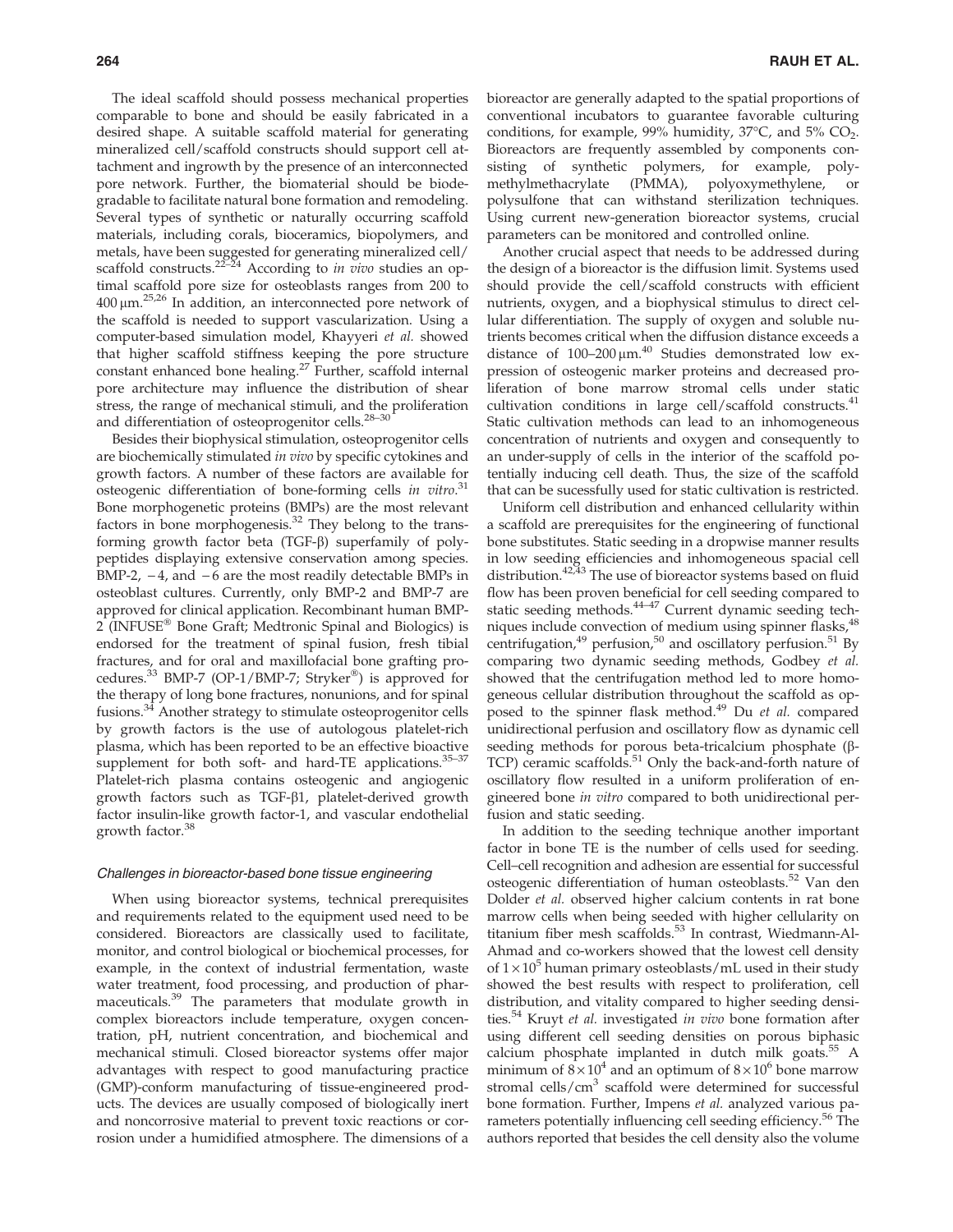of seeding medium-to-free scaffold volume ratio, the seeding incubation time, and the scaffold morphology affected the cell seeding efficiency.

Further, bioreactor systems may be used to enhance osteogenic cellular differentiation by simulation of biophysical forces mimicking those physiologically occurring in vivo. In this respect, the following aspects have to be considered during the design phase. In vivo, bone is constantly exposed to mechanical stimulation in vivo by muscular contraction and body movements. Forces applied to bone during body movement result in changes of hydrostatic pressure, direct cell strain, fluid flow-induced shear stress, and electric fields.<sup>57</sup> Bone cells are more sensitive to mechanical deformation than most other cell types.<sup>58</sup> Mechanical loading stimulates bone formation and leads to an overall increase in bone mass. Shear stress generated by turbulence flow or perfusion stimulates proliferation and differentiation of human osteoblasts by activation of extracellular signalregulated kinases-dependent and other pathways.<sup>59</sup> Ando and co-workers were the first to demonstrate that fluidinduced shear stress stimulates intracellular  $Ca^{2+}$  release in vascular endothelial cells.<sup>60</sup> In fact,  $Ca^{2+}$  acts as a second messenger by activating other proteins of signaling pathways. The activation of intracellular  $Ca^{2+}$  correlates with applied cell strain in single osteocytes in response to fluid flow.<sup>61</sup> Different signaling pathways, for example, those including wingless-type MMTV integration site family (WNT), estrogen receptor (ER), insulin-like growth factor-I, and BMPs, seem to be involved in the process of mechanotransduction.<sup>62</sup> If shear stress exceeds a certain limit, alkaline phosphatase (ALP) activity can be downregulated. $63$ Weinbaum et al. predicted shear stress levels between 8 and  $30 \,\text{dyn cm}^{-2}$  in an *in vitro* model for excitation of osteocytes by bone fluid shear stress induced by mechanical load.<sup>64</sup> The authors describe that the magnitude of hydrodynamic shear stress is comparable with that observed in osteoblasts and other intracellular  $Ca^{2+}$  shear stress responses.

Providing mechanical stimulation and resolving mass transport limitations bioreactor systems are key components for bone TE strategies. This article intends to give an overview of the concepts, advantages, challenges, and potential future applications associated with current bioreactor systems for bone TE.

#### Bioreactor Systems for Bone Tissue Engineering

In this section bioreactor-based concepts for bone TE are outlined. Systems using hydrodynamic shear stress, including spinner flasks, and rotating and perfusion bioreactors, are introduced. Moreover, bioreactors with direct mechanical strain, pulsed electromagnetic fields (PEMFs), and the concept of in vivo bioreactors are discussed. Finally, selected commercially available systems will be presented.

#### Systems using hydrodynamic shear stress

Local internal shear stress created by systems using hydrodynamic forces and experienced by the cells on threedimensional (3D) matrices is influenced not only by the medium flow rate but also by other parameters that have to be considered, for example, the porosity, the dimensions, the material and the geometry of the scaffold, the size, the anisotropy, and the degree of interconnectivity of pores, as well as the viscosity of the medium.

The fluid flow and surface shear stress in 3D tissueengineered constructs cultivated in bioreactor systems can be characterized by optical measuring techniques, for example, particle image velocimetry or calculated by computational fluid dynamic (CFD) modeling, for example, Lattice–Boltzmann method and finite element analysis.<sup>65</sup> A detailed overview of the rapidly growing field of CFD modeling for analyzing and observing the impact of fluidic forces is given by Hutmacher and Singh.<sup>66,67</sup> Further, studies often combine practical approaches and computer simulation to characterize flow fields, shear stress, and cell responses. The dynamic environment within a spinner flask system, for example, was characterized by Sucosky et al. combining laboratory (particle-image velocimetry) and numerical experimentation with emphasis on, for example, rotating turbulent flow and porosity of scaffolds.<sup>68</sup> The calculated results of maximum shear stress generated by the numerical model were in agreement with the experimental results. Finite element simulations were used by Pollack *et al.* combining the simulation and real-time optical techniques to describe motions of microcarriers in a rotating bioreactor.<sup>69</sup> Likewise, a bimodular fluid characterization using CFD simulations and microparticle image velocimetry measurements on realistic conditions was performed by De Boodt and co-workers.<sup>70</sup> Porter et al., for instance, used the Lattice–Boltzmann method as described by Martys and  $Chen<sup>71</sup>$  for the simulation of flow conditions in combination with microcomputed tomography imaging to define the scaffold microarchitecture in a perfusion bioreactor.<sup>72</sup> The authors observed that an average surface shear stress of  $5 \times 10^{-5}$  Pa corresponds to increased cell proliferation, whereas higher shear stress levels were associated with the upregulation of bone marker genes. A prediction of the micro-fluid dynamic environment imposed to three-dimensional engineered cell systems in bioreactors has been published by Boschetti et al. addressing the influence of pore size and scaffold porosity.<sup>73</sup> The authors found that pore size is a variable strongly influencing the predicted shear stress level, whereas the porosity is a parameter strongly affecting the statistical distribution of the shear stresses, but not their magnitude.

To determine shear-stress-related cell responses in vitro, Bancroft et al. observed that rat marrow stromal osteoblasts cultivated on fiber mesh titanium scaffolds at continuous low, medium, and high media flow rates of 0.3, 1, and 3 mL/ min, respectively, in a perfusion system demonstrated that a 3-fold increase in flow rate was associated with an over sixfold increase in calcium content, indicating enhanced extracellular matrix (ECM) mineralization.<sup>13</sup> In a study using flow rates of 0.01, 0.1, 0.2, and  $1.0 \text{ mL/min}$ , the authors concluded that cultures of MC3T3-E1 osteoblast-like cells on human trabecular bone scaffolds at a flow rate of 1.0 mL/ min resulted in substantial cell death, whereas lowering the flow rate led to an increasing proportion of viable cells, particularly at the center of the constructs.<sup>74</sup> However, as the degree of shear stress resulting from fluid flow sensed by 3D cultivated osteoprogenitor cells is influenced by scaffold material characteristics, for example, pore size and porosity, the mentioned studies are not comparable. Instead, CDF modeling for the prediction of shear stress levels adapted to the particular scaffolds and bioreactor system used may be a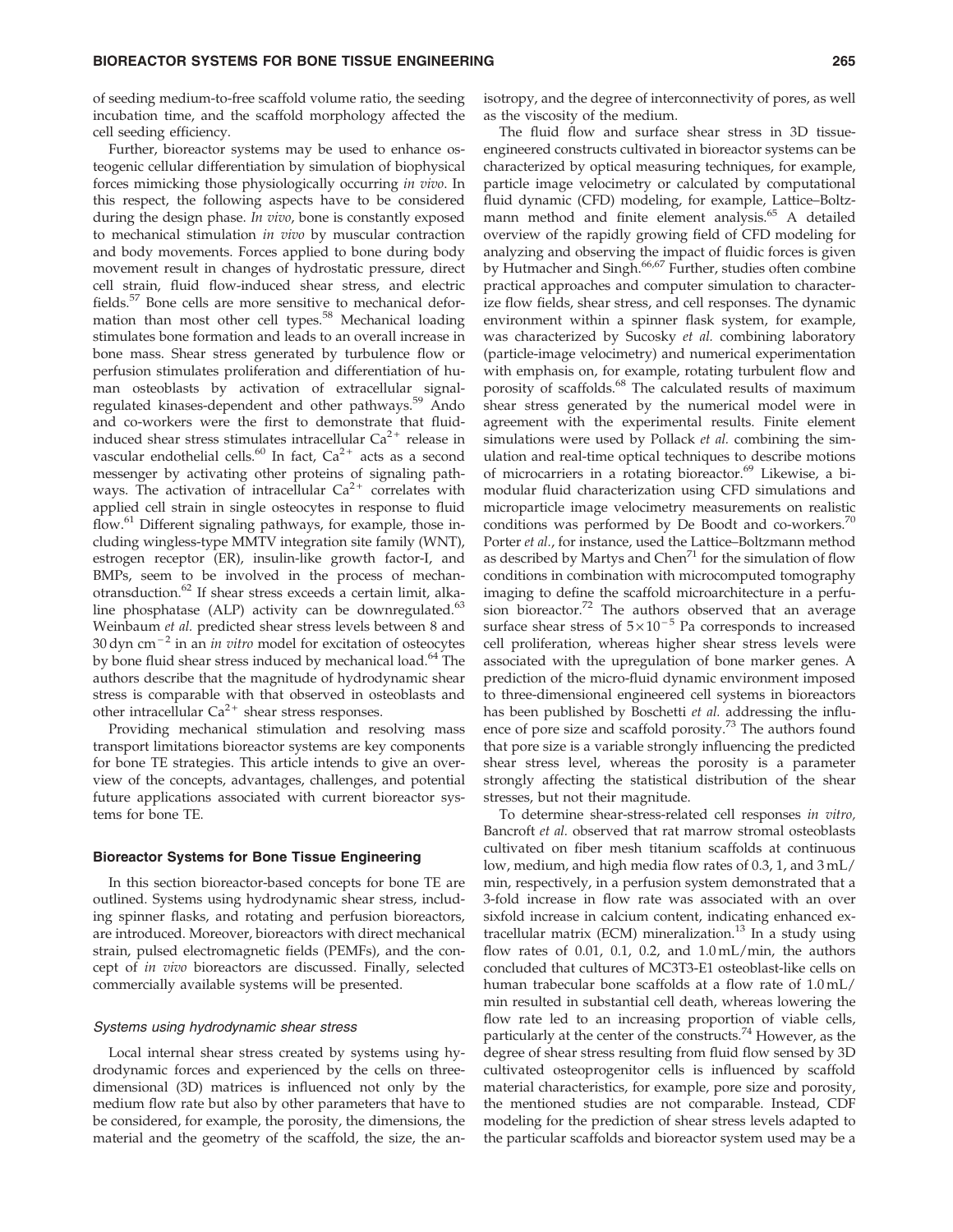beneficial additional tool for developing optimized tissueengineered constructs. In this context, a combined practical and theoretical approach is an appealing strategy. Likewise, to establish predictive correlations between perfusion rates and osteogenesis of human MSCs, Grayson et al. examined the effects of a wide range of medium flow rates (80– 1800 mm/s) on the formation of engineered bone constructs.<sup>75</sup> Based on histological analyses and protein-based assays the authors found that increasing the flow velocity significantly affected cell morphology, cell–cell interactions, matrix production and composition, and the expression of osteogenic genes and that the linear velocity of medium perfusion in the range of 400–800 mm/s resulted in the highest matrix deposition.

Spinner flask bioreactor. The spinner flask is a simple and inexpensive bioreactor system. Convective forces are provided by a stirrer and medium flows around the cell/ scaffold constructs that are positioned in the center of the flask (Fig. 1). Scaffolds are attached to a needle connected to the lid of the flask. Two angled side arms equipped with filters guarantee oxygenation of the medium. The whole system is placed in an incubator controlling temperature and oxygen content. The degree of shear stress depends on the stirring speed. A stirring rate of 50 rpm was used in a study with collagen (Col) and silk scaffolds seeded with human MSCs.<sup>76</sup> Sikavitsas *et al.* used a stirring speed of 30 rpm in a 120 mL flask.77 Various studies showed positive osteogenic effects by an increased level of the early osteoblastic differentiation marker ALP in rat osteoblasts,<sup>23</sup> rat<sup>77</sup> or human MSCs,<sup>76,78</sup> and hTERT-MSCs.<sup>20,21</sup> Additionally, in the majority of the cases, proliferation, expression of osteogenic marker genes, and mineralization were increased compared to static controls (Table 1A). Spinner flasks are offered by various companies in different sizes (Table 2). However, minor modifications of the system have to be carried out by customers to ensure proper attachment of the scaffolds within the flask. This type of bioreactor is also used as a dynamic cell seeding device.<sup>48,79</sup>



FIG. 1. Schematic view of a spinner flask bioreactor. The cell/scaffold constructs are attached to a needle, and shear stress is applied by convection of medium.

Besides the beneficial effects with respect to differentiation and proliferation, another advantage of the system is its low cost of acquisition. A drawback of cultivating cell/scaffold constructs in a spinner flask systems is the possible formation of a dense superficial cell layer, which may hamper oxygen and nutrient supply of the cells in the center of the scaffolds. $^{21}$  In addition, shear stress is not applied homogenously as there appears to be a gradient of convective forces within a spinner flask with the highest level on the bottom of the vessel in proximity to the stirrer.

Rotating bioreactor systems. Rotating wall vessel (RWV) devices were originally designed by the National Aeronautics and Space Administration to simulate microgravity.<sup>80–82</sup> The low levels of shear stress generated by the laminar flow of a rotating vessel along a horizontal axis are efficient to reduce diffusional limitations of nutrients and waste products. To date, different derivative designs of rotating bioreactor systems have been developed for dynamic 3D bone TE (Fig. 2A–C). Studies using dynamic rotationbased cultivation methods are specified in Table 1B. Qiu et al. applied an RWV system along with hydroxyapatite-coated hollow microcarrier scaffolds exhibiting a density similar to the medium, thereby avoiding collision with the wall of the bioreactor<sup>83</sup> (Fig. 2A). This cultivation method induced ECM formation in rat MSCs and cells of the osteosarcoma cell line ROS 17/2.8. Botchwey and co-workers employed a commercially available system (Synthecon Inc.) with poly(D,Llactic-co-glycolide) "lighter-than-water" microcarriers.<sup>84</sup> Motions of microspheres were characterized by direct measurement using an in situ particle tracking system, originally developed by Pollack et al.<sup>85</sup> Seeding of scaffolds with human sarcoma osteogenic cells was performed in the bioreactor. An increase in ALP activity and enhanced mineralization compared to static culture was observed. In contrast, Goldstein and co-workers demonstrated decreased ALP activity and no change in OC level using the same bioreactor system.<sup>86</sup> These unfavorable results were confirmed by Sikavitsas et al., who reported decreased levels of ALP activity and  $Ca^{2+}$  as well as no change in proliferation and OC expression levels in rat MSCs using an RWV system.<sup>77</sup> Other studies proved enhanced differentiation of osteoprogenitor cells by RWV-based bioreactor systems.<sup>87-89</sup> Song *et al.* developed an RWV bioreactor with the scaffolds attached to the outer wall by use of stainless steel clamps.<sup>88</sup> Outer and inner cylinders were driven by step motors (Fig. 2B). Compared to the cultivation in spinner flasks or static culture, the RWV resulted in better cell proliferation and differentiation. A different design of a rotating system was developed by Zellwerk GmbH in form of a rotating bed bioreactor (RBB). The schematic view of the bioreactor is shown in Figure 2C. In an RBB cell/scaffold constructs are attached directly on the axis and moved between gas and liquid phases in an alternating manner.<sup>90-92</sup> One major benefit of the system besides the positive effects in terms of proliferation and differentiation is its compliance with GMP standards. Disadvantages of RWV systems, for example, collision of scaffolds with the bioreactor wall, which may damage scaffolds and disrupt attached cells, can be omitted by use of the RBB concept. Regardless of the advantages, however, one major potential disadvantage of the rotating system is that mineralization effects and culturing benefits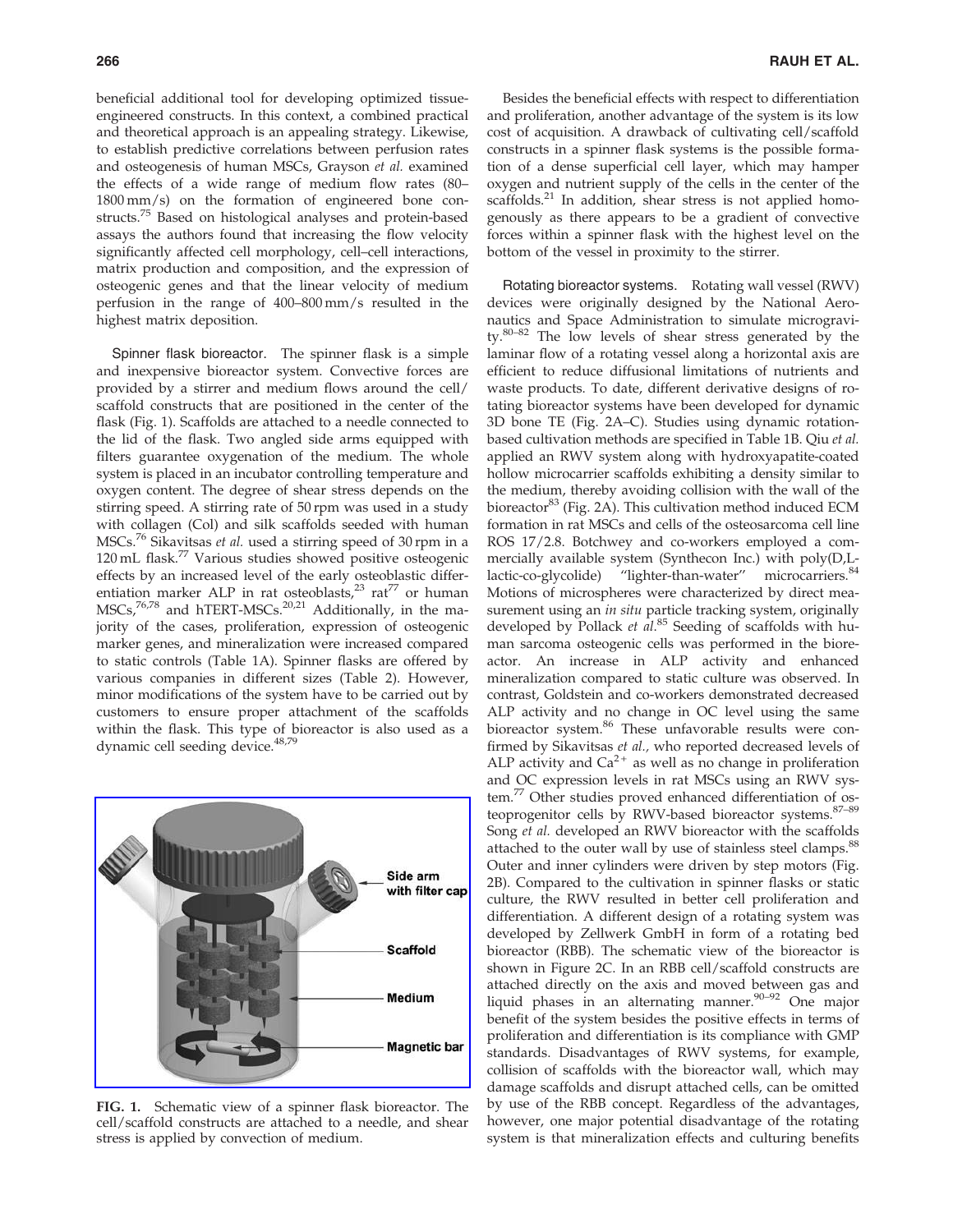are limited to the outside of the scaffolds. Internal nutrient transport limitations could not be eliminated by rotationbased bioreactor systems.<sup>77</sup>

Perfusion-based bioreactor systems. The knowledge of diffusional limitations involved in rotation-based bioreactor systems has implicated the development of perfusion bioreactors creating a laminar fluid flow and enabling mass transport of nutrients and oxygen through the entire scaffold. Investigations using either custom-made or commercially available perfusion bioreactor systems are specified in Table 1C. A recent review by McCoy and O'Brien provides a

|  | Table 1A. Investigations Using Spinner Flask Bioreactor Systems for Bone Tissue Engineering |  |  |  |  |  |  |  |  |
|--|---------------------------------------------------------------------------------------------|--|--|--|--|--|--|--|--|
|--|---------------------------------------------------------------------------------------------|--|--|--|--|--|--|--|--|

| First author (year) | Scaffold material (shape, dimensions)                                                                             | Cells          | Effects                                                                                                                                                                                       |
|---------------------|-------------------------------------------------------------------------------------------------------------------|----------------|-----------------------------------------------------------------------------------------------------------------------------------------------------------------------------------------------|
| Goldstein (2001)    | PLGA foam discs<br>(cylindric, $12.7 \times 6$ mm)                                                                | Rat osteoblast | Proliferation $\leftrightarrow$ , ALP $\uparrow$ , OC $\leftrightarrow$                                                                                                                       |
| Sikavitsas (2002)   | PLGA foam discs<br>(cylindric, $12.7 \times 6$ mm)                                                                | Rat MSC        | Proliferation 1,<br>ALP $\uparrow$ , OC $\uparrow$ , Ca <sup>2+</sup> $\uparrow$                                                                                                              |
| Meinel (2004)       | Collagen films and<br>scaffolds (cylindric, $11 \times 1.5$ mm),<br>silk scaffolds (cylindric, $6 \times 1.5$ mm) | Human MSC      | ALP $\uparrow$ , Ca <sup>2+</sup> $\uparrow \uparrow$                                                                                                                                         |
| Kim (2007)          | Aqueous-derived fibroin silk<br>scaffolds (cylindric, $15 \times 5$ mm)                                           | Human MSC      | Proliferation $\uparrow$ , ALP $\uparrow$ ,<br>$Ca^{2+} \uparrow$ , gene expression<br>of ALP/OP/BSP/Col1 $\uparrow$ ,<br>compressive modulus $\uparrow$ +<br>compressive strength $\uparrow$ |
| Mygind $(2007)$     | Coralline hydroxyapatite scaffolds<br>(cylindric, $10 \times 2$ mm)                                               | Human TERT-MSC | Proliferation $\uparrow$ , ALP $\uparrow$ ,<br>cellular distribution $\uparrow$                                                                                                               |
| Stiehler (2008)     | PLGA (cubic, $8 \times 8 \times 5$ mm)                                                                            | Human TERT-MSC | Proliferation $\uparrow$ , ALP $\uparrow$ , Ca <sup>2+</sup> $\uparrow$                                                                                                                       |

Arrows indicate the effects by the systems compared to static cultivation:  $\uparrow$ , positive effect;  $\leftrightarrow$ , no effect;  $\downarrow$ , negative effect. ALP, alkaline phosphatase; BSP, bone sialoprotein; Col1, collagen 1; MSC, mesenchymal stromal cell; OC, osteocalcin; OP, osteopontin; PLGA, poly(lactic-co-glycolic acid; TERT, telomerase reverse transcriptase.

| First author (year) | Type of bioreactor<br>(company)           | Scaffold material<br>(shape, dimensions)                                                                                     | Cells                                               | Effects                                                                                                                              |
|---------------------|-------------------------------------------|------------------------------------------------------------------------------------------------------------------------------|-----------------------------------------------------|--------------------------------------------------------------------------------------------------------------------------------------|
| Qiu (1999)          | Custom-made RWV                           | Hollow glas microcarriers<br>with calcium phosphate<br>surface (spheric,<br>diameter = $100-200 \mu m$ )                     | Rat MSC, rat<br>osteo-sarcoma<br>cells (ROS 17/2.8) | ECM formation $\uparrow$                                                                                                             |
| Botchwey (2001)     | RWV (Synthecon,<br>Houston)               | PLAGA microcarriers<br>(spheric, diameter =<br>$500 - 860 \,\mu m$ )                                                         | Human SAOS-2 line                                   | ALP $\uparrow$ , Ca <sup>2+</sup> $\uparrow$ ,<br>mineralization 1                                                                   |
| Goldstein (2001)    | RWV (Synthecon,<br>Houston)               | PLGA foam discs<br>(cylindric, $12.7 \times 6$ mm)                                                                           | Rat osteoblasts                                     | Cell distribution $\uparrow$ .<br>$ALP\downarrow$ , OC $\leftrightarrow$ ,<br>Proliferation $\leftrightarrow$                        |
| Sikavitsas (2002)   | RWV (Synthecon,<br>Houston)               | PLGA (cylindric,<br>$12.7\times 6$ mm)                                                                                       | Rat MSC                                             | Proliferation $\leftrightarrow$ , ALP $\downarrow$ ,<br>$OC \leftrightarrow C a^{2+} \downarrow$                                     |
| Yu (2004)           | RWV (Synthecon,<br>Houston)               | PLAGA (cylindric,<br>$4 \times 2.5$ mm)                                                                                      | Rat osteoblasts                                     | Proliferation $\leftrightarrow$ , Ca <sup>2+</sup><br>$\uparrow$ , ALP $\uparrow$ , OC $\uparrow$ ,<br>OP gene expression $\uparrow$ |
| Pound (2007)        | RWV (Synthecon,<br>Houston)               | Alginate/chitosan<br>microcapsules<br>(spheric, diameter = 5 mm)                                                             | Human MSC,<br>human<br>chondrocytes                 | Proliferation $\leftrightarrow$ , OC $\uparrow$ ,                                                                                    |
| Song (2007)         | Custom-made RWV                           | Demineralized<br>human bone<br>allografts<br>(cubic, $3\times8\times8$ mm)                                                   | Rat osteoblasts                                     | Proliferation $\uparrow$ , ALP $\uparrow$ ,<br>$Ca^{2+} \uparrow$ , LDH $\uparrow$ ,<br>glucose $\downarrow$ , pH $\uparrow$         |
| Diederichs (2009)   | RBS (Sartorius AG,<br>Göttingen, Germany) | Sponceram® ceramic<br>carrier discs<br>$(thickness = 3 mm,$<br>$diameter = 65$ mm),<br>Zellwerk GmbH<br>(Eichstädt, Germany) | Human adipose<br><b>MSC</b>                         | Proliferation 1,<br>ALP $\uparrow$ , Ca <sup>2+</sup> $\uparrow$                                                                     |

Table 1B. Studies Using Rotating Bioreactor Systems for Bone Tissue Engineering

ECM, extracellular matrix; LDH, lactate dehydrogenase; PLAGA, poly(lactide-coglycolide); RBS, rotating bed system; SAOS, sarcoma osteogenic; RWV, rotating wall vessel. (continued) (continued)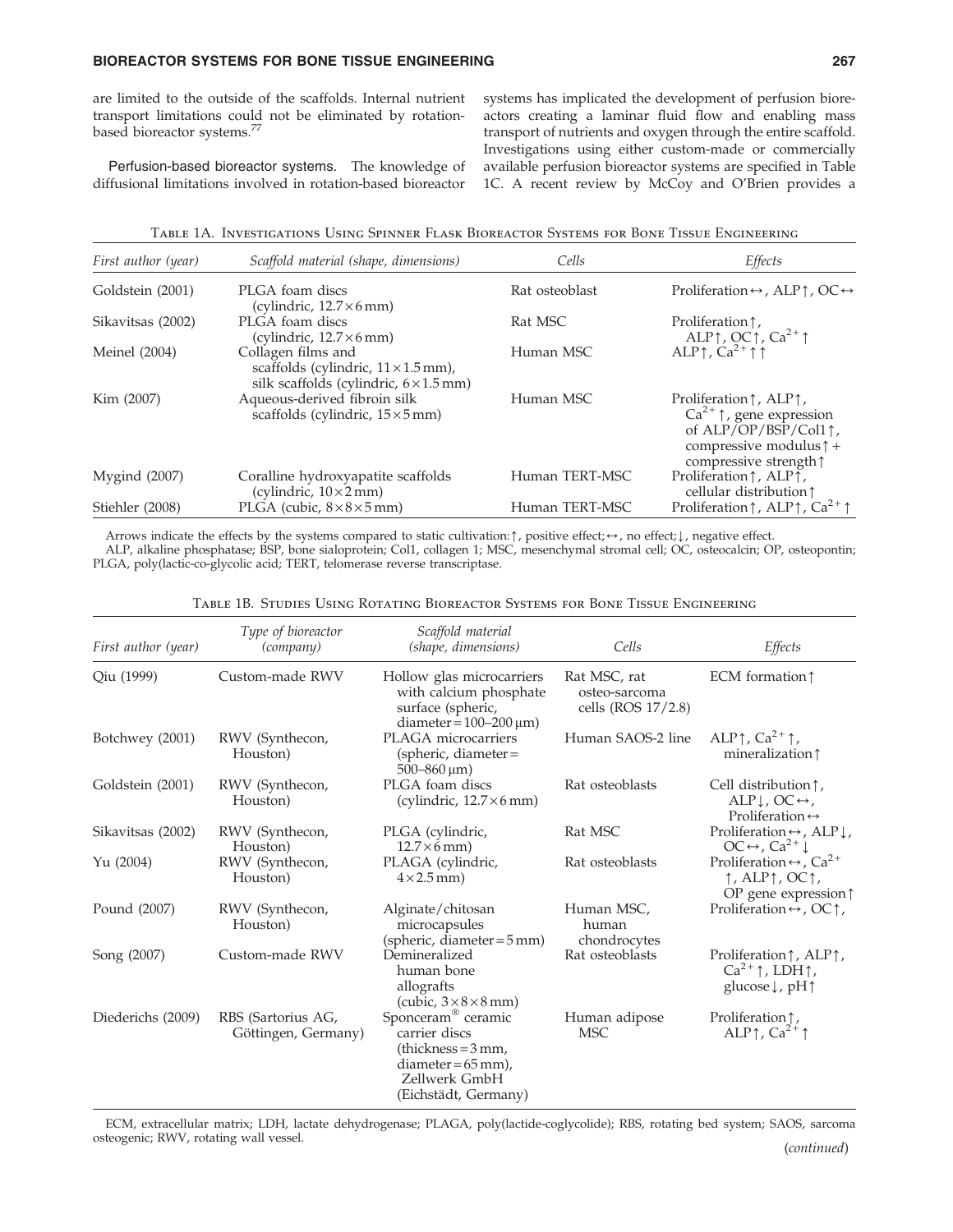|                                     |                                                                                           | LABLE IN VESILICATIONS USING I'EKFUSION DIOKEACIOK SYSTEMS FOK DONE I ISSUE ENGINEEKING      |                                     |                                                                                                                                                                                                               |
|-------------------------------------|-------------------------------------------------------------------------------------------|----------------------------------------------------------------------------------------------|-------------------------------------|---------------------------------------------------------------------------------------------------------------------------------------------------------------------------------------------------------------|
| First author (year)                 | Bioreactor type (material, company)                                                       | Scaffold material (shape, dimensions)                                                        | Cells                               | Effects                                                                                                                                                                                                       |
| Goldstein (2001)<br>Bancroft (2002) | Custom-made (polycarbonate)<br>Custom-made (PMMA)                                         | Titanium fiber mesh (cylindric,<br>PLGA (cylindric, 12.7×6 mm)<br>$10\times0.8$ mm)          | Rat osteoblasts<br>Rat MSC          | Proliferation 1, ALP 1, Ca <sup>2+</sup> 1, OP1<br>Proliferation↔, ALP↑, OC↑                                                                                                                                  |
| Van der Dolder (2002)               | Custom-made (polycarbonate)                                                               | Titanium fiber mesh (cylindric,<br>$10\times0.8$ mm)                                         | Rat osteoblasts                     | Proliferation 1, ALP 1, Ca <sup>2+</sup> 1                                                                                                                                                                    |
| Wang (2003)                         | and MINUTISSUE Vertriebs GmbH,<br>Perfusion containers (MINUCELLS<br>Bad Abbach, Germany) | $\beta$ -TCP (cubic, $5 \times 5 \times 5$ mm)                                               | Rat osteoblasts                     | ALP $\uparrow$ (in vitro + in vivo), OC $\uparrow$ and<br>in vivo bone formation?                                                                                                                             |
| Uemura (2003)                       | and MINUTISSUE Vertriebs GmbH,<br>Perfusion containers (MINUCELLS                         | phosphophoryn sponge<br><b>B-TCP, HA, collagen-</b>                                          | Rat osteoblasts                     | ALP 1, in vivo bone formation 1                                                                                                                                                                               |
| Cartmell (2003)                     | Custom-made (stainless steel)<br>Bad Abbach, Germany)                                     | Human demineralized cancellous                                                               | Murine osteoblasts<br>(MC3T3-E1)    | Proliferation (, gene expression of                                                                                                                                                                           |
| Gomes (2003)                        |                                                                                           | SEVA-C and SPCL (disc, 8×2 mm)<br>bone (cylindric, $6.4 \times 3$ mm)                        | Rat MSC                             | SEVA-C:Proliferation 1, ALP1,<br>$Ca^{2+}$ † SPCL:Proliferation $\leftrightarrow$ ,<br>$RUNX2 \uparrow$ , ALP $\leftrightarrow$ , OC $\leftrightarrow$<br>ALP $\leftrightarrow$ , Ca <sup>2+</sup> $\uparrow$ |
| Meinel (2004)                       | Perfusion cartridges (polycarbonate)                                                      | $11 \times 1.5$ mm), silk (cylindric,<br>Collagen (film and cylindric,<br>$6 \times 1.5$ mm) | Human MSC $(n=2)$<br>donors)        | $Ca^{2+}$ $\uparrow$                                                                                                                                                                                          |
| Holthof (2005)                      | Custom-made (PMMA)                                                                        | Titanium mesh (cylindric, 8 × 0.8 cm)                                                        | Rat MSC                             | Proliferation $\uparrow$ , ALP $\uparrow$ , Ca <sup>2+</sup> $\uparrow$ ,<br>Osteopontin <sup>1</sup>                                                                                                         |
| Vance (2005)                        | Oscillating perfusion bioreactor                                                          | Calcium phosphate (cylindric,<br>$5 \times 3.5$ mm                                           | Murine osteoblasts<br>(MC3T3)       | $PGE_2 \uparrow$ , Proliferation $\leftrightarrow$                                                                                                                                                            |
| Janssen (2006)                      | Custom-made, including cell-seeding<br>loop (polycarbonate)                               | $BCP-$ granules (diameter = $2-6$ mm)                                                        | Goat MSC                            | Calcium phosphate nodules (<br>in vivo bone formation $\leftrightarrow$                                                                                                                                       |
| Bemhardt (2007)                     | and MINUTISSUE Vertriebs GmbH,<br>Perfusion containers (MINUCELLS<br>Bad Abbach, Germany) | Mineralized collagen membranes<br>$(diameter = 7 mm)$                                        | Human MSC                           | Proliferation L, ALP                                                                                                                                                                                          |
| Olivier (2007)                      | convergent perfusion (cell culture<br>Custom-made, divergent and<br>flask)                | $\beta$ -TCP (cylindric, 33 × 14 mm,<br>$20\times 4$ mm central hole)                        | osteoblast-like cells<br>Human MG63 | Proliferation 1, Glucose<br>consumption?                                                                                                                                                                      |

(continued)

Table 1C. Investigations Using Perfusion Bioreactor Systems for Bone Tissue Engineering É Ė É Ć É É  $T$ ABLE  $1C$ . INY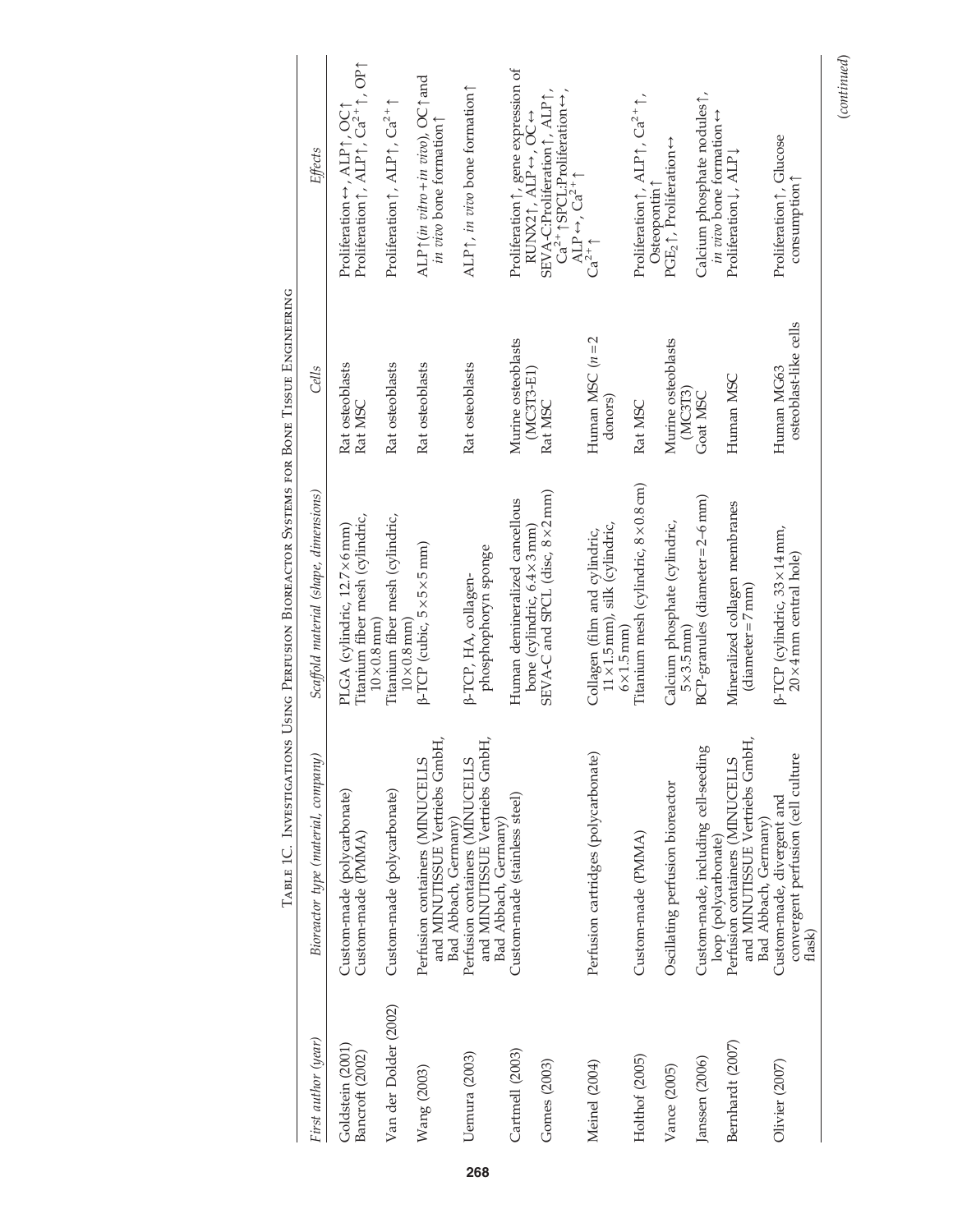|                     |                                                                                                                                                                   | TABLE 1C. (CONTINUED)                                                     |                                      |                                                                                                                                                |
|---------------------|-------------------------------------------------------------------------------------------------------------------------------------------------------------------|---------------------------------------------------------------------------|--------------------------------------|------------------------------------------------------------------------------------------------------------------------------------------------|
| First author (year) | Bioreactor type (material, company)                                                                                                                               | Scaffold material (shape, dimensions)                                     | Cells                                | Effects                                                                                                                                        |
| Porter (2007)       | 圡<br>Custom-made perfusion system with<br>CT (polysulfone)                                                                                                        | PCL/collagen (cylindric, $6 \times 9$ mm)                                 | Rat MSC                              | Mineralization 1                                                                                                                               |
| Du (2008)           | perfusion (Teflon with silicon<br>Custom-made with oscillatory<br>cassette)                                                                                       | β-TCP (cylindric, 10×8 mm)                                                | Murine osteoblasts<br>(MC3T3)        | Proliferation 1, ALP1, Ca <sup>2+</sup> 1, cell<br>vitality?                                                                                   |
| Grayson (2008)      | Custom-made (polycarbonate with<br>PDMA)                                                                                                                          | Bovine cancellous bone (cylindric,<br>$4\times4$ mm)                      | Human MSC                            | $100 \mu m/s$ to $400 \mu m/s$ : uniform<br>cell distribution 1, Col 1, OP1,<br>Increased perfusion rate from<br>BSP <sub>2</sub> <sup>1</sup> |
| Volkmer (2008)      | (MINUCELLS and MINUTISSUE<br>Vertriebs GmbH, Bad Abbach,<br>Modified perfusion containers<br>Germany)                                                             | Bovine demineralized bone matrix<br>$(cylinderic, 9 \times 5 \text{ mm})$ | Murine preosteoblast<br>$(MC3T3-E1)$ | Proliferation 1, Vitality 1                                                                                                                    |
| Bjerre (2008)       | Custom-made, press-fit (PMMA)                                                                                                                                     | Si-TCP (cylindric, 10×5mm)                                                | hTERT-MSC                            | expression of ALP1, OP1, BSP21,<br>$BMP2 \uparrow$ , $Co11 \downarrow$ , $RUNX2 \downarrow$ , $OC \downarrow$<br>Proliferation (, ALP (, gene  |
| Jagodzinski (2008)  | Custom-made, combined cyclic<br>compression (n.s.)                                                                                                                | Demineralized bovine cancellous<br>bone (cylindric, $4 \times 20$ mm)     | Human MSC                            | Proliferation 1, OC1                                                                                                                           |
| Sailon (2009)       | Custom-made (Teflon)                                                                                                                                              | polyurethane (cylindric, 24 ×6 mm)                                        | Murine osteoblasts<br>(MC3T3-E1)     | distribution 1, vitality 1<br>Proliferation (, cellular                                                                                        |
| Fröhlich (2010)     | Custom-made (acrylic and<br>polyetherimide plastics)                                                                                                              | Bovine cancellous bone (cylindric,<br>$4\times4$ mm)                      | Human adipose MSC                    | distribution 1, Col 1, OP1, BSP21<br>Proliferation $\leftrightarrow$ , homogenous cell                                                         |
|                     | BCP binhasic calcium phosphate: BMP2 bone morphosenetic protein 2: HA bydroxyanatite: PCI. polycamolactome: PDMA polycimethylsilovane: PCF2 prostaglandin F2: PMA |                                                                           |                                      |                                                                                                                                                |

BCP, biphasic calcium phosphate; BMP2, bone morphogenetic protein 2; HA, hydroxyapatite; PCL, polycaprolactone; PDMA, polydimethylsiloxane; PGE2, prostaglandin E2; PMMA, EZ; bCr, pipnasic calcium pnospnate; bMr2, bone morphogenenc protein 2; гнА, nydroxyapatie; rCL, polycaprolacione; rDMA, polycumettiyislioxane; rCE2, prostagiandin i<br>polymettiyimethacrylate; RUNX2, runt-related transcription polymethylmethacrylate; RUNX2, runt-related transcription factor 2; SPCL, starch with polycaprolactone; SEVA-C, starch with ethylene vinyl alcohol; b-TCP, beta-tricalcium phosphate.

(continued)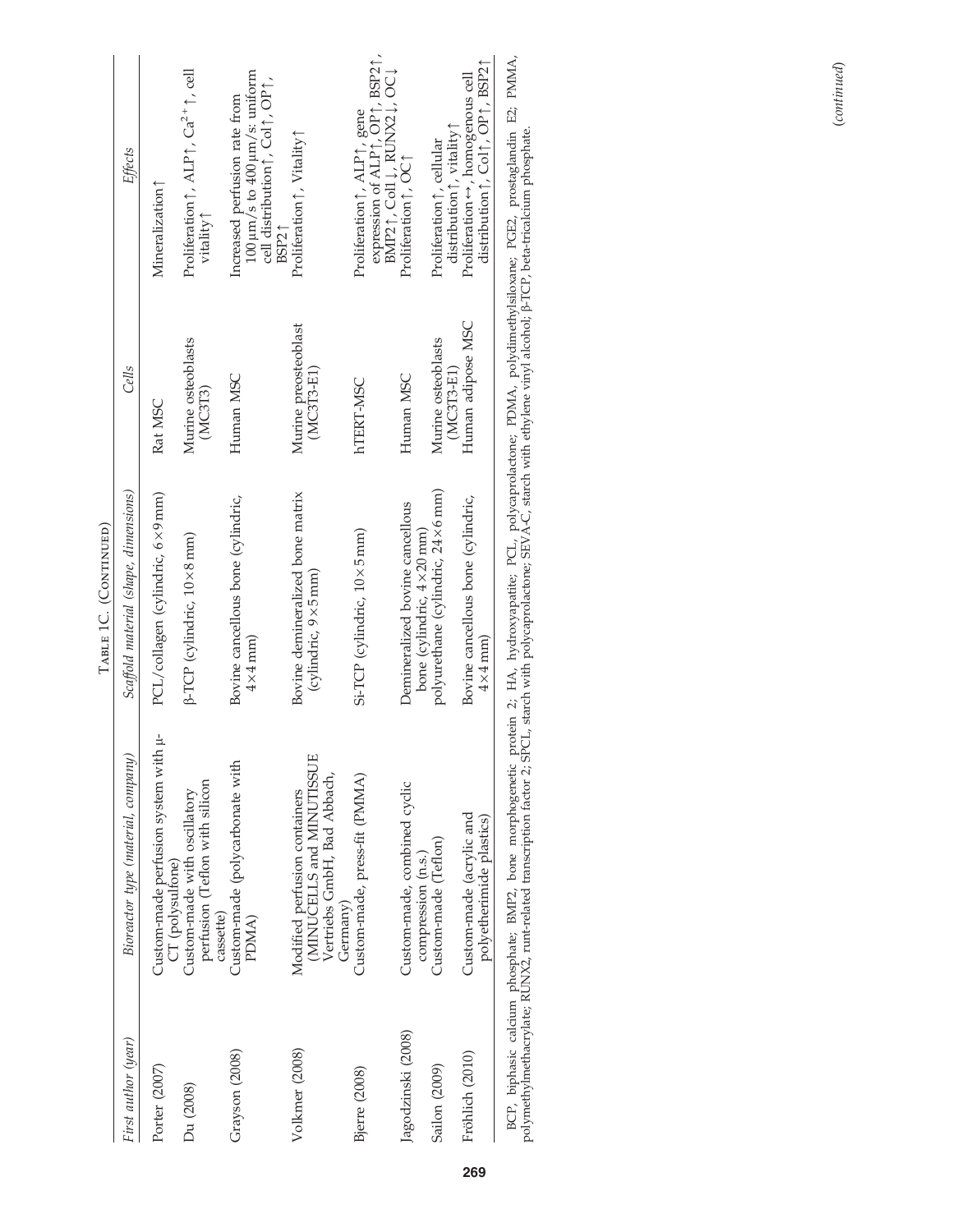| First author (year)          | Type of strain (parameters)                                                            | Scaffold material<br>(shape, dimensions                                                                                 | Cells                                      | Effects                                                                                                                          |
|------------------------------|----------------------------------------------------------------------------------------|-------------------------------------------------------------------------------------------------------------------------|--------------------------------------------|----------------------------------------------------------------------------------------------------------------------------------|
| Neidlinger-<br>Wilke (1994)  | Cyclic stretching<br>$(1.0, 2.4, 5.3, 8.8\%)$<br>surface strains)                      | Silicone dish,<br>(cubic, $1 \times w \times h$ ,<br>$10\times3.5\times1.75$ cm)                                        | Human osteoblasts                          | Proliferation $\uparrow$ ,<br>$LDH \leftrightarrow$ , ALP $\leftrightarrow$                                                      |
| Akhouayri (1999)             | Rotation (50 or 25 rpm),<br>contraction                                                | Col1 gel, (cubic,<br>$3,2 \times 2.7$ cm)                                                                               | Rat osteosarcoma<br>cells (ROS17/2.8)      | Proliferation $\uparrow$ ,<br>$ALP†$ ,<br>osteocalcin $\uparrow$ , Ca <sup>2+</sup> $\uparrow$                                   |
| Mauney (2004)                | Four point bending<br>(max displacement<br>of $0.2$ mm for $250$<br>cycles every 24 h) | Partially demineralized<br>bovine cancellous<br>bone, (cubic, $1 \times w$<br>$\times h$ , 63 $\times$ 6 $\times$ 6 mm) | Human MSC                                  | ALP $\uparrow$ , gene<br>expression of<br>ALP $\uparrow$ , OC $\leftrightarrow$ ,<br>OP $\uparrow$ , Ca <sup>2+</sup> $\uparrow$ |
| Ignatius (2005)              | Uniaxial stretching<br>(1 Hz, 1800 cycles)                                             | Collagen type I gel<br>(cubic, $3 \times 3 \times 0.4$ cm)                                                              | Human osteoblastic<br>cell line (hFOB1.19) | Proliferation $\uparrow$ ,<br>gene expression<br>of RUNX2 $\uparrow$ ,<br>$ALP†$ , OC $†$ ,<br>OP $\uparrow$ , Col $1\uparrow$   |
| Wartella and<br>Wayne (2009) | Biaxial; cyclic<br>compression<br>and tension                                          | Collagen type I scaffold<br>(cubic: $10 \times 20 \times 1.5$ mm)                                                       | Human MSC                                  | Proteoglycan ↑,<br>matrix deposition $\uparrow$                                                                                  |

Table 1D. Studies Using Systems with Direct Mechanical Strain for Bone Tissue Engineering

Table 1E. Investigations Using Custom-Made Systems with Pulsed Electromagnetic Fields for Bone Tissue Engineering

| First author (year)            | <b>PEMF</b> parameters<br>(frequency [Hz],<br><i>pulse</i> duration<br>$[ms]$ , intensity $[mT]$ ) | Scaffold material<br>(shape, dimensions)                                             | Cells                                  | Effects                                                                                                                   |
|--------------------------------|----------------------------------------------------------------------------------------------------|--------------------------------------------------------------------------------------|----------------------------------------|---------------------------------------------------------------------------------------------------------------------------|
| Bodamyali (1998) 15 Hz, 4.5 ms |                                                                                                    | 2D, tissue culture<br>polystyrene                                                    | Rat osteoblasts                        | $Ca^{2+} \uparrow$ , Gene expression of<br>BMP-2 $\uparrow$ and BMP-4 $\uparrow$                                          |
| Wiesmann (2001)                | $16$ Hz, $63$ ms                                                                                   | 2D, tissue culture<br>polystyrene                                                    | Bovine osteoblasts                     | $Ca^{2+} \uparrow$                                                                                                        |
| Fassina $(2006)$               | 75 Hz, 2 mT                                                                                        | Polyurethane porous<br>scaffold (cylindric,<br>$15\times2$ mm)                       | Human osteosarcoma<br>SAOS-2 cell line | $Ca^{2+} \uparrow$ , Gene expression of<br>$DCN†$ , $OC†$ , $OPN†$ ,<br>TGF-ß $\uparrow$ and Col1 $\uparrow$              |
| Tsai (2007)                    | $7.5$ Hz, $0.3$ ms, $0.13$ ,<br>$0.24, 0.32$ mT                                                    | PLGA (cylindric,<br>$6\times3$ mm)                                                   | Rat osteoblasts                        | Proliferation $\uparrow$ (0.13 mT),<br>ALP <sup>†</sup>                                                                   |
| Schwartz (2008)                | $15 \,\mathrm{Hz}$ , $4.5 \,\mathrm{ms}$                                                           | Calcium phosphate<br>(cylindric,<br>$12.7 \text{ mm} \times 0.6 \text{ }\mu\text{m}$ | Human MSC                              | Proliferation $\downarrow$ , in<br>combination with BMP-<br>2: ALP $\uparrow$ , OC $\uparrow$ , TGF- $\beta$ 1 $\uparrow$ |
| Sun (2010)                     | $15 \,\mathrm{Hz}$ , $4.5 \,\mathrm{ms}$ ,<br>$1.8$ mT                                             | 2D, tissue culture<br>polystyrene                                                    | Human MSC                              | Proliferation $\uparrow$ , Multi-<br>linage differentiation $\leftrightarrow$ ,<br>CD phenotype $\leftrightarrow$         |

CD, cluster of differentiation; DCN, decorin; Hz, hertz; mT, milli tesla; PEMF, pulsed electromagnetic fields; TGF-b, transforming growth factor beta.

detailed overview to the influence of fluid shear stress in perfusion bioreactor cultures for bone tissue constructs.<sup>93</sup> Perfusion systems generally consist of containers, chambers, or cartridges harboring the cell/scaffold constructs. Cell culture medium is piped through tubes by a peristaltic roller pump to the scaffold and can either flow in a closed loop or the system provides a reservoir and a waste vessel (Fig. 3).

Oxygenation of the medium is ensured by either gaspermeable silicon tubes<sup>13</sup> or by an oxygenator device.<sup>50</sup> The mode of fluid flow can influence the effects of osteogenic stimulation. Jacobs et al. found that oscillating flow was a much less potent stimulator of bone cells than either steady or pulsing flow. Further, a decrease in responsiveness with increasing frequency was observed for the dynamic flow

mode.<sup>94</sup> Enhanced levels of prostaglandin  $E_2$  (PGE<sub>2</sub>) in MC3T3 osteoblastic cells were measured upon oscillating flow type compared to perfusion-based and static culture systems.<sup>95</sup> Bakker *et al.* demonstrated that fluid flow-induced shear stress induces  $PGE_2$  production and release by bone cells in vitro. 96

Perfusion-based bioreactors can be divided into systems using indirect and direct medium perfusion (Fig. 4A, B). In indirect perfusion systems the scaffold attached to the cassette is not tightly sealed, thereby enabling medium to follow the path of least resistance around the scaffold. Thus, flow-derived shear stress may not reach the cells in the interior of the construct (Fig. 4A). Using Minucells perfusion containers (MINUCELLS and MINUTISSUE Vertriebs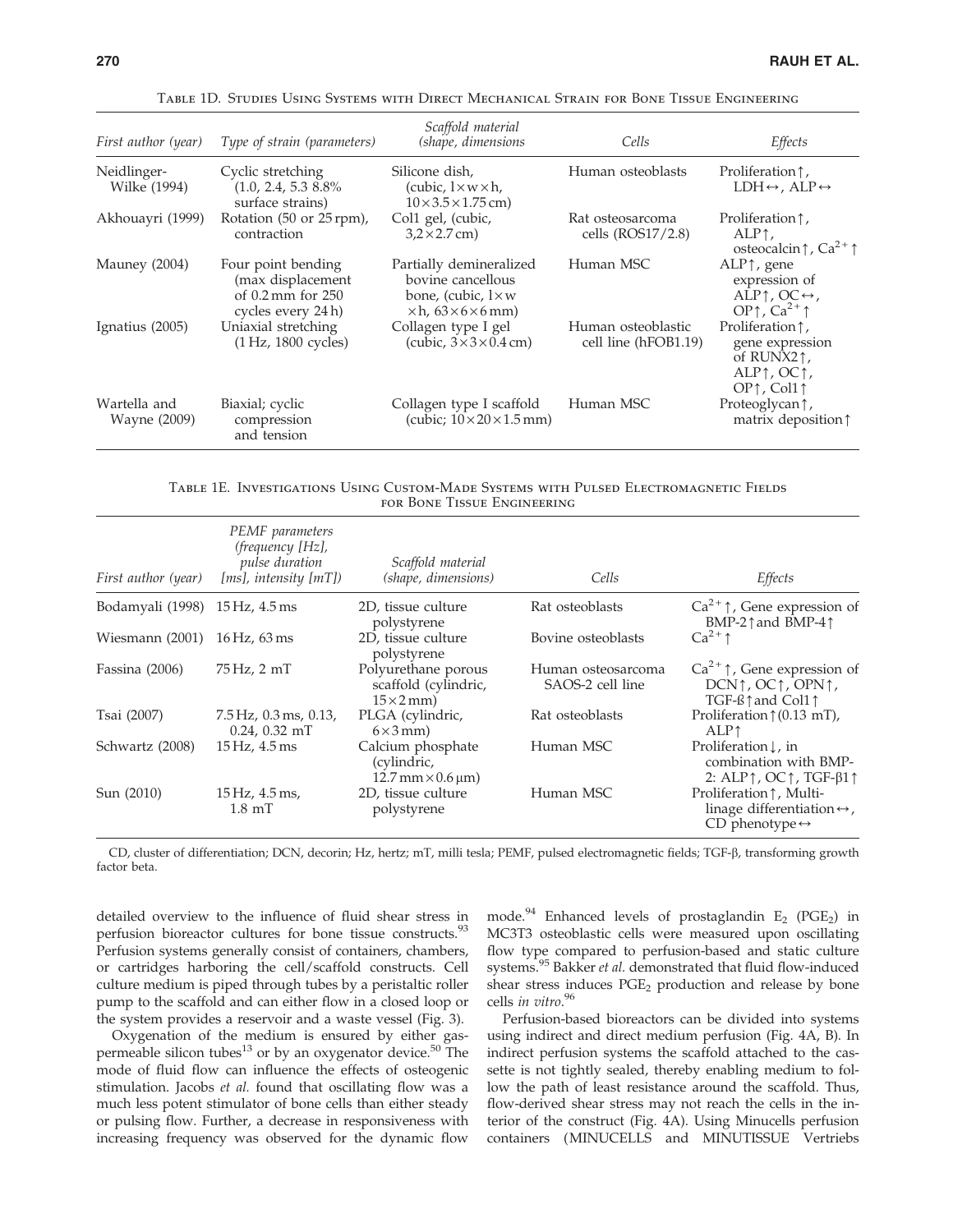| Company                                                          | Product                                                                                                   | Type (features, options)                                            |
|------------------------------------------------------------------|-----------------------------------------------------------------------------------------------------------|---------------------------------------------------------------------|
| Bellco Biotechnology (Vineland, NJ)                              | Bell-Flow <sup>TM</sup>                                                                                   | Spinner flask                                                       |
| Corning <sup>®</sup> Lifesciences (Lowell, MA)                   | ProCulture® glass spinner flask                                                                           | Spinner flask<br>(disposable or autoclavable)                       |
| MINUCELLS and MINUTISSUE<br>Vertriebs GmbH (Bad Abbach, Germany) | Tissue engineering container                                                                              | Perfusion bioreactor (indirect<br>perfusion)                        |
| Tissue Growth Technologies (Minnetonka)                          | OsteoGen Bioreactor                                                                                       | Perfusion bioreactor (pulsatile<br>fluid flow stimulator, $\mu$ CT) |
| Zellwerk GmbH (Oberkrämer, Germany)                              | BIOSTAT <sup>®</sup> Bplus<br>RBS 500-System,<br>$Z^{\circledR}$ RP cell- and tissue<br>culturing systems | Rotating bed bioreactor<br>(GMP conform)                            |
| Synthecon, Inc. (Houston)                                        | <b>STLV Bioreactor</b>                                                                                    | Rotating wall vessel                                                |
| B. Braun Biotech International<br>GmbH (Melsungen, Germany)      | Medistat RBS                                                                                              | Rotating bed bioreactor<br>(GMP conform)                            |
| Flexcell International Corporation<br>(Hillsborough, NC)         | e.g., BioPress™ Compression Plates, Flexcell® FX-5000™<br>Compression System                              | Systems using tension,<br>compression and shear stress              |

Table 2. Selected Commercially Available Bioreactor Systems

GMP, Good Manufacturing Practice; RBS, rotating bed system; STLV, slow turning lateral vessel; µCT, micro-computed tomography.

GmbH; Table 2), an indirect perfusion system, Wang et al. and Uemura and co-workers observed an increase in ALP activity and osteocalcin (OC) protein expression levels $97,98$ by dynamic cultivation of rat osteoblasts on  $\beta$ -TCP scaffolds. Further, bone formation was determined in a subcutaneous rat model by these authors: perfusion-stimulated cell/scaffold composites showed significantly enhanced bone formation compared to statically cultivated controls. Using a similar perfusion system human MSCs were cultivated on membranes made of mineralized Col1.<sup>99</sup> Lower levels of ALP activity and a decreased proliferation rate were observed as compared with statically cultivated cell/ scaffold constructs. Volkmer et al. modified that type of perfusion containers by adding a carrier cassette resulting in a forced perfusion system, $\frac{100}{100}$  demonstrating increased amounts of viable cells in the center of the constructs compared to indirect perfusion method. The oxygen concentrations measured in the centers of the scaffolds did not change between the two dynamic cultivation setups. However, a definitive conclusion on which cultivation method is



FIG. 2. (A–C) Schematic drawings of rotation-based bioreactor systems. Cultivation in a free-fall manner (A). Scaffolds are attached to the outer vessel wall during cultivation (B). Rotating bed bioreactor (RBB) (C). Cells are seeded on discs rotating on the horizontal axis. On the left side, the different systems are shown three dimensionally. On the right side, cross sections of the respective vessels are demonstrated. Arrows illustrate the direction of rotation.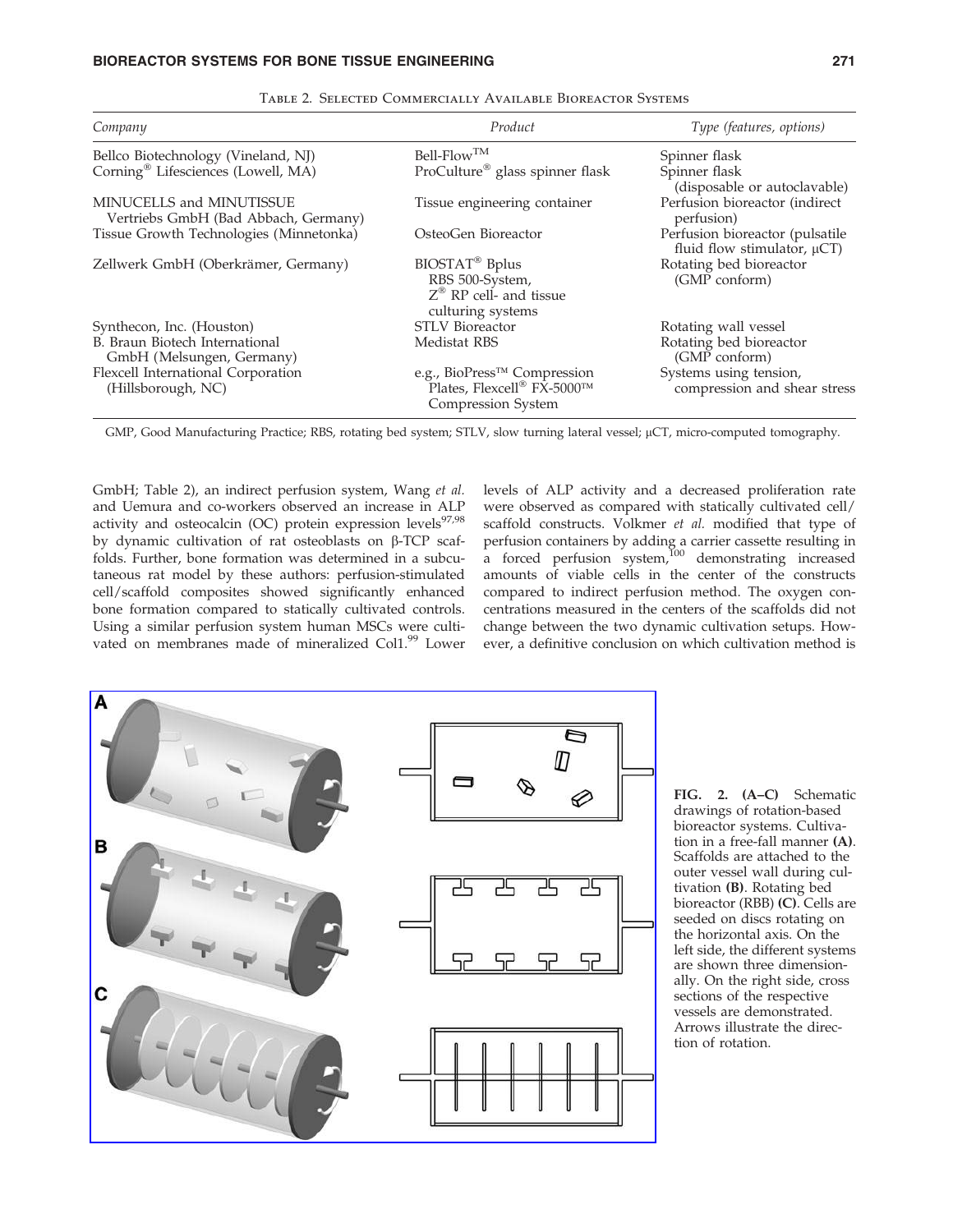more favorable cannot be drawn from these experiments as essential parameters, for example, ALP activity, were not measured.

Bioreactors with direct perfusion allow the reduction of internal mass transfer limitations and exert biophysical forces by fluid flow in the interior of the so cultivated cell/ scaffold constructs (Fig. 4B). Usually, the scaffolds are fixated in containers or cassettes in a press-fit manner.<sup>101</sup> Systems using direct perfusion have been shown to enhance cell density in the scaffold center, $102$  cell proliferation and differentiation of osteoprogenitor cells, as well as the deposition of mineralized  $ECM$ <sup>13,19,103,104</sup> Various systems applying direct perfusion method have been described.<sup>51,105-108</sup> Janssen et al. introduced a custom-made direct perfusion system equipped with a seeding loop, an oxygenator device, and an online oxygen measurement unit with sensors positioned at the inlet and outlet of the medium flow. $50,109$ However, in vivo studies in mice using this system showed no statistically significant differences in new bone formation comparing statically and dynamically cultured constructs. The OsteoGen bioreactor (Tissue Growth Technologies; Table 2) allows noninvasive online monitoring of mineralization of 3D cultivated cell/scaffold constructs by use of micro-computed tomography ( $\mu$ CT) technology.<sup>110</sup> The rate of mineralized matrix formation in the perfused constructs increased significantly from 0.69 mm<sup>3</sup>/week during the first 3 weeks of culture to 1.03 mm<sup>3</sup>/week over the last 2 weeks. In contrast, the rate of mineral deposition in the static controls was 0.01 and 0.16 mm<sup>3</sup>/week, respectively. Meinel and colleagues compared the effect of different Col- and silkbased scaffold materials and the influence of hydrodynamic environment (static culture, spinner flask, or perfused cartridge) on the osteogenic differentiation of human  $MSCs$ .<sup>76</sup> The authors observed enhanced mineralization on biodegradable Col-based scaffolds in spinner flask cultures compared to perfusion-based bioreactor cultivation. The authors argue that the advanced degradation of the used Col scaffolds by the perfusion bioreactor may be a reason for the unfavorable results obtained with this system. The distribution of mineralization was limited to the outer rim in spinner flask-cultivated constructs, whereas mineralized matrix was more evenly distributed in perfused scaffolds. The authors conclude that osteogenesis in cultured MSCs can be modulated by both scaffold biomaterial properties and flow environment. Fröhlich et al. cultivated bovine cancellous bone cylinders seeded with human adipose-derived stem cells in a novel perfusion bioreactor system. In this bioreactor, medium flowed through a central port at the bottom of the bioreactor vessel from where it was evenly distributed into six channels leading into individual culture wells loaded with the scaffolds.<sup>111</sup> The authors observed enhanced cell distribution, osteogenic differentiation, and bone matrix formation in perfused constructs compared to statically cultivated controls.

In summary, evidence exists that the use of perfusionbased bioreactor systems in bone TE results in improved cellular proliferation, distribution, differentiation, and viability in the interior of scaffolds when compared to static cultivation. Existing devices vary with respect to additional equipment and fluid flow options. Some types of bioreactor systems are suitable for cell seeding, $50$  and others can be combined with mechanical stimulation (cyclic compres $sion$ <sup>112</sup> or online-monitoring of mineralization.<sup>110</sup> Reported constant perfusion flow rates range from  $1^{99}$  to  $600$  mL/h.<sup>112</sup> Flow rate levels exceeding a specific range have shown to promote the washing out of cells due to excessive shear stress.<sup>113</sup> It is therefore advisable to determine the optimal medium flow rate for each bioreactor-based setup. In general, upscaling of bioreactor-based engineered bone tissue for clinical use still needs further optimization as the dimensions of cell/scaffold constructs cultivated by use of current perfusion-based systems are comparatively small ranging from 0.04 to  $2.7 \text{ cm}^3$  (Fig. 5). In general, upscaling of construct dimensions can be either addressed by further upscaling of existing perfusion bioreactor systems to obtain a vascularized construct or by combining smaller tissueengineered constructs synthesized simultaneously.<sup>50</sup> In an effort to scale up existing perfusion bioreactor systems, Olivier et al. introduced a bioreactor using relatively large porous  $\beta$ -TCP cylinders of  $33 \times 14$  mm  $(4.8 \text{ cm}^3)$  with medium perfused through a dead ending hole.<sup>114</sup> However, this method could lead to an inhomogenous flow and no results were presented about the vitality of the cells in the inner parts of the scaffold.

#### Systems using direct mechanical strain

Since the German anatomist Julius Wolff in 1892 postulated that bone remodeling depends on mechanical load, numerous scientists have focused on biomechanical effects on the cellular level.115–119 Bone is constantly renewed by bone-forming osteoblasts and bone-resorbing osteoclasts, thereby establishing a homeostasis in healthy humans.<sup>120,121</sup> Osteocytes are assumed to sense mechanical stimuli by different means, for example, through the cell body, the dendritic processes, or bending of cilia.<sup>122</sup> The signal transfer is mediated by gap junctions and hemichannels, and the release of signaling molecules into the bone fluid.<sup>123,124</sup> However, the distinct pathways involved have not been completely discovered to date. Mechanical unloading that occurs in microgravity during space flights or extended bed rest reduces the number of osteocytes.<sup>125</sup> Loading of bone with strains below 500 ustrains was associated with bone loss, for loading with up to 1000 ustrain the original bone geometry and mass were maintained, and strains between 1000 and 4000 ustrains increased new bone formation progressively.<sup>126</sup> Recent studies identified WNT signaling as an important pathway promoting the early phase of commitment to the osteogenic lineage and subsequent differentiation of  $C57BL/6J$  osteoblasts<sup>62</sup> and osteoblastic precursors in general.<sup>127</sup> WNT signaling enhances the expression of osteoprotegerin, but inhibits the expression of high levels of OC, a typical feature of mature, matrix-synthesizing bone cells.<sup>127</sup>

Various studies confirmed the principle of mechanical conditioning by the application of direct mechanical strain using, for example, bending, stretching, contraction, and compression (Table 1D). These types of mechanical strain application will be discussed in the following. The mechanical stimulation by a 4-point-bending device (Fig. 6A) resulted in increased levels of ALP activity, mineralized matrix production, and gene expression of ALP and OP in MSCs loaded on demineralized bovine cancellous bone grafts.<sup>48</sup> Interestingly, this effect was only detectable in the presence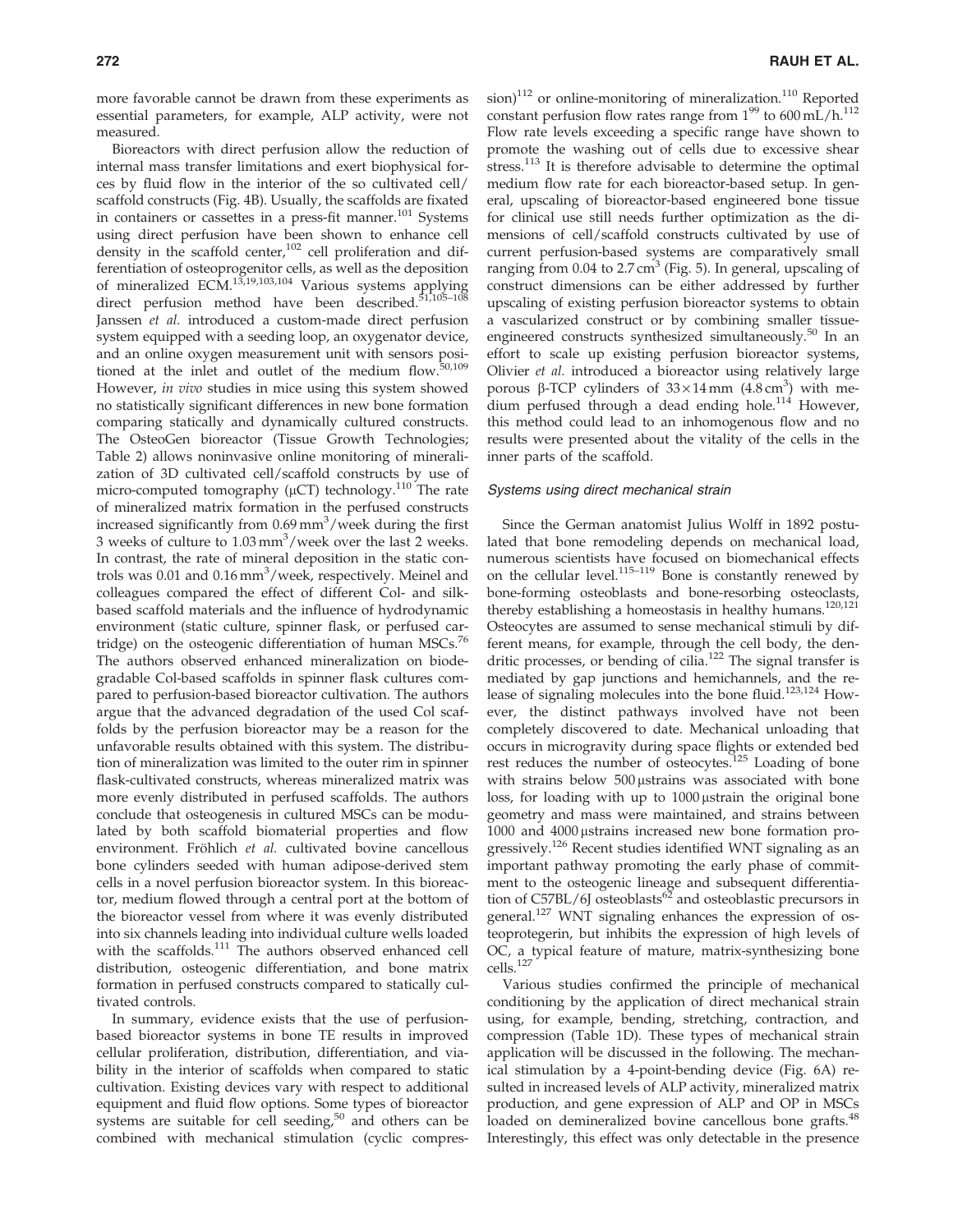

FIG. 3. Flow chart of a perfusion bioreactor system. Arrows indicate flow direction in a closed loop.

of dexamethasone at concentrations of 10 nM, but not 100 nM.

Cyclic stretching of human osteoblasts attached to silicon dishes enhanced proliferation, but did not affect ALP activity.<sup>15</sup> The principle of uniaxial stretching is shown schematically in Figure 6B. Uniaxial stretching of a human osteoblastic cell line in Col1 gels applied for 21 days with a magnitude of 1% (10,000 µstrain) increased both proliferation and gene expression of ALP, OC, OP, and Col1 compared to static controls. Further, the cells and the newly produced type of ECM were strictly oriented according to the direction of the applied mechanical stress. The cell-stretching system consists of rectangular elastic silicone dishes, which were designed for use of a six-station stimulation apparatus driven by an eccentric motor.<sup>128,129</sup> Another study supporting the effects of contraction was performed by Akhouayri et al., who observed increased proliferation, ALP activity, as well as  $Ca<sup>2+</sup>$  and OC protein expression levels by contracted rat osteosarcoma cells cultivated on 3D Col1-matrices.<sup>130</sup>



FIG. 4. (A, B) Schematic drawings of perfusion flow principles. (A) shows indirect perfusion where medium flows around and only partly through the scaffold. (B) In direct perfusion medium flow is forced through the scaffold and shear stress is directly transferred to the cells within the scaffold. Arrows illustrate the magnitude and direction of fluid flow.

When analyzing effects of compression (Fig. 6C), machines originally fabricated for material testing were used frequently. For example, a study by Lanyon and Rubin from 1984 showed that intermittent dynamic as opposed to continous compression loading induced bone formation in vivo using an avian ulnar defect model.<sup>117</sup> The applied type of stress can influence the effect of tissue response. Using low



FIG. 5. Scaffold volume data of studies using perfusion bioreactor systems.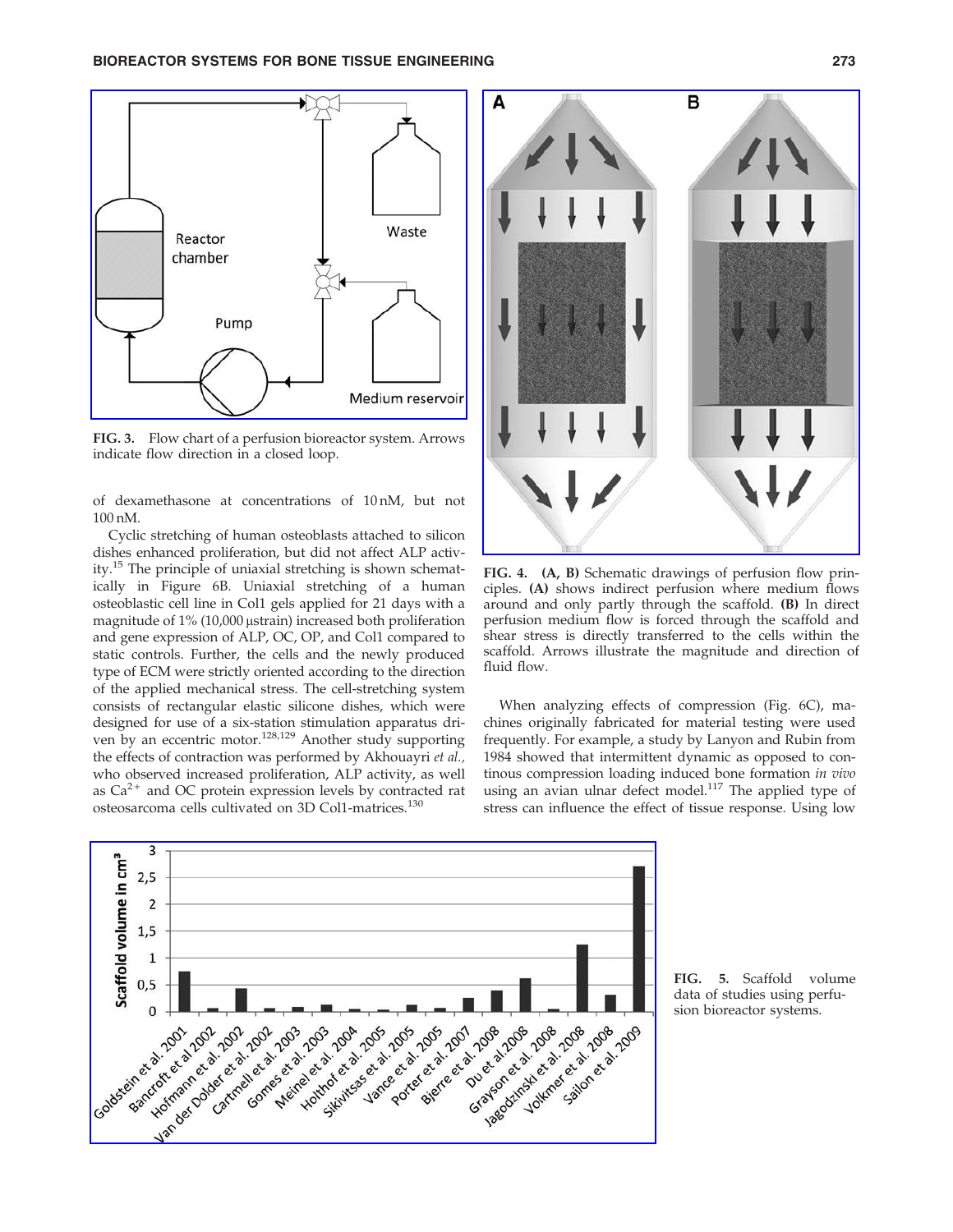FIG. 6. (A–C) Schematic drawing of systems using direct mechanical strain. (A) illustrates the four-point bending method. On the left, the scaffold is shown in passive state. On the right, mechanical loading is applied. (B) demonstrates the principle of uniaxial cyclic stretching, which is applied in elastic silicon dishes. Cells are embedded in threedimensional collagen type I matrices (dark gray). (C) represents a uniaxial mechanical loading device. A plunger is pushed in a cyclic manner on the scaffold. Arrows illustrate mechanical forces applied.



hydrostatic pressure in a bone organ culture of murine fetal metatarsal and calvariae Burger et al. observed that intermittent stress enhanced mineralization more effectively than continuous stimulation.<sup>131</sup> Wartella and Wayne recently introduced a biaxial bioreactor system for mechanical stimulation of tissue constructs in two perpendicular directions.<sup>131</sup> This type of bioreactor applying both compression and tension forces resulted in elevated proteoglycan production and matrix deposition by human MSCs.

Currently existing bioreactor systems for direct mechanical stimulation have shown beneficial effects on proliferation, osteogenic differentiation, and matrix formation. Several authors used biomechanically instable Col1 gels as matrices for mechanical strain-based cellular stimulation.129,130 This may be disadvantageous in situations where a certain level of initial mechanical stability of an implantable cell/scaffold construct is required for effective bone regeneration and no further stabilization is applied. Further, diffusional limitations occurring in larger constructs in mechanical load-based bioreactor systems may be addressed additionally by other strategies.

## EMF-based bioreactor systems

Electric and EMFs have been applied for bone regeneration purposes in patients with, for example, osteoporosis and nonunions as well as supportive therapy during limb lengthening and revision alloarthroplasty procedures for the last three decades.<sup>133–137</sup> PEMF has been shown to significantly reduce the loss of bone mass and to accelerate bone formation in vivo.<sup>138,139</sup> Endogenous EMF and PEMF arise from muscle movements.<sup>140</sup> The electric potentials generated by mechanical deformation in bone cause piezoelectricity. When bone is fractured, electrons migrate to the injured site, causing a negative potential. Vibrations of human muscles induce mechanical strains and currents of specific frequencies. Frequencies in the ranges of 5–30 Hz and < 10 Hz were observed during postural muscle activity and walking, respectively.<sup>141</sup> Interestingly, bone cells exhibit a strong frequency selectivity with EMF effectiveness peaking at 15 Hz.<sup>142</sup> Studies suggest that EMFs affect different subcellular proliferation- and differentiation-related signaling pathways, for example, those including parathyroid hor-



FIG. 7. Schematic illustration of a bioreactor system based on pulsed electromagnetic fields (PEMF). The Helmholtz coils are powered by a PEMF generator. The scaffold in the bioreactor chamber is positioned between two Helmholtz coils. The bioreactor applies PEMF stimuli to the cells within the scaffold at a defined frequency, amplitude, intensity, and pulse duration.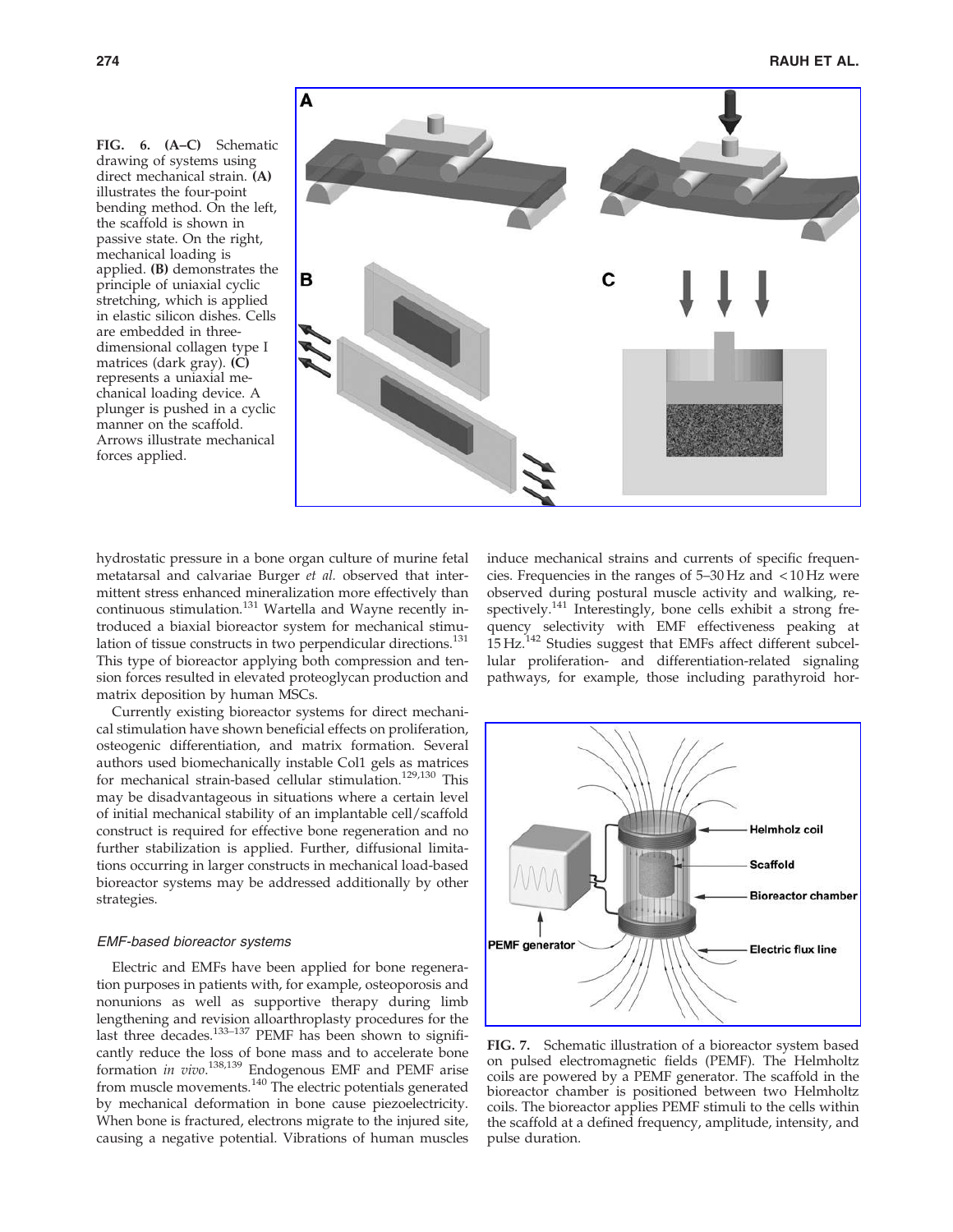mone and adenosine  $A_{2A}$  receptor, resulting in conformation changes or in increase of the receptor density.<sup>143</sup>

To utilize these effects for bone TE, EMF-based bioreactors (Fig. 7) were developed. Typically, these systems consist of Helmholtz coils powered by a PEMF generator. The cell/ scaffold construct is positioned between two Helmholtz coils and an EMF of a defined intensity is applied. In vitro studies showed that EMFs induce and enhance osteogenesis in human  $MSCs^{144,145}$  and osteoblasts<sup>146-148</sup> (Table 1E). Fassina et al. introduced a simple EMF-based bioreactor system with a standard well plate and two parallel Helmholtz coils being kept in a PMMA tube.<sup>149</sup> The applied PEMF frequency used in that study was 75 Hz with an intensity of 2 mT and the magnetic field was measured using a Hall Effect transverse gaussmeter probe. PEMF-stimulated human sarcoma osteogenic-2 cells exhibited increased mineralization and gene expression of decorin, OC, OPN, TGF-β, and Col1. In a study by Schwartz and co-workers, human MSCs cultivated on calcium phosphate discs demonstrated decreased proliferation but enhanced ALP activity and protein levels of OC and  $TGF-\beta$  in the combined presence of BMP-2 and PEMF stimulation.<sup>144</sup> Bodamyali et al. showed superior mineralization and expression of BMP-2 and BMP-4 genes upon PEMF stimulation in rat osteoblasts.<sup>146</sup> The device utilized a saw tooth waveform consisting of 4.5-ms bursts of pulses, repeating at a rate of 15 Hz. Increased proliferation and ALP activity were reported by Tsai et al., who stimulated rat osteoblasts seeded on poly(lactic-co-glycolic acid) scaffolds with PEMFs at a frequency of  $7.5 \text{ Hz}$ .<sup>150</sup>

In summary, the use of EMF-based bioreactor systems for bone TE resulted in enhanced osteogenic differentiation of cell/scaffold constructs compared to static cultivation. Interestingly, as observed in some studies, PEMF also stimulated proliferation of osteoprogenitor cells. The high initial equipment costs required for PEMF-based bioreactor systems denote a major disadvantage. On the other hand, the noninvasiveness of PEMF-based systems is clearly advantageous with respect to handling and potential GMP approval.

#### In vivo bioreactor systems

The concept of in vivo bioreactor systems takes advantage of the physiological environment and supply of a cell-loaded scaffold biomaterial with necessary growth factors and nutrients provided by the host organism. Several in vivo bioreactors were developed to generate vascularized bone tissue using different animal models, for example, in mice,<sup>151</sup> rats, $152$  rabbits, $153$  and miniature pigs, $154$  resulting in sitespecific de novo bone regeneration. Petite et al. used a combination of a coral scaffold with in vitro-expanded MSCs leading to complete recorticalization and the formation of mature lamellar cortical bone in sheep.<sup>155</sup> Even a man can serve as an in vivo bone bioreactor as described by Warnke et al.<sup>156</sup> A titanium mesh cage filled with bone mineral blocks, infiltrated with 7 mg recombinant human BMP-7 and autologous bone marrow, was implanted in a latissimus dorsi muscle pouch. After 7 weeks the construct was transplanted to repair a mandibular defect. Successful bony reconstruction resulted in improvement in the quality of life of this patient.<sup>157</sup> However, although occasionally applied with success, the application of in vivo bioreactor concepts is currently limited to individual cases.

## Commercially available bioreactor systems for bone tissue engineering

Currently, various bioreactor systems for generating mineralized cell/scaffold constructs are commercially available (Table 2). In the following we focus on selected systems representative for the respective type of bioreactor. Besides the systems mentioned, other bioreactor systems are available for bone TE applications.

Possibly, the most inexpensive systems are spinner flasks. The Bell-Flow™ spinner flask from Bellco Biotechnology is manufactured from autoclavable borosilicate glass and is available in volumes ranging from 100 mL to 3 L (www.bellcoglass.com). Corning<sup>®</sup> Lifesciences offers autoclavable spinner flasks as well as disposable systems made of plastic (www.corning.com/index.aspx).

MINUCELLS and MINUTISSUE GmbH offers a variety of perfusion containers, for example, for cultivating cartilage constructs or several types of epithelia in their organo-typical environment (www.minucells.de/index.html). The reactors are referred to the indirect perfusion method. The OsteoGen Bioreactor, a device for direct perfusion, is commercially available from Tissue Growth Technologies. The design is compact and able fit in a standard incubator, and all components of the system are autoclavable. The chambers are designed only for cylindrical scaffolds with  $10 \times 10$  mm. Besides an optional pulsatile hydrostatic pressure stimulator, the company offers a ''GrowthWorks Software and Control platform'' (www.tissuegrowth.com/).

Zellwerk GmbH distributes the GMP-conform RBB tissue culturing system BIOSTAT<sup>®</sup> Bplus RBS (www.zellwerk.biz/). The complete cultivation system comprises a bioreactor, a GMP breeder, and a control unit. Other rotating bioreactor systems are available from for example, Synthecon, Inc. These rotary cell culture microgravity bioreactors originally designed by National Aeronautics and Space Administration are produced as autoclavable and disposable systems. The company also offers a perfused rotating bioreactor allowing the online monitoring of crucial parameters, for example, pH, oxygen, and glucose levels (www.synthecon.com). Another dynamic cultivation system is available from B. Braun Biotech International GmbH offering an RBB meeting GMP standards (www.chemietechnik.de/company).

Systems using tension, compression, and shear stress are available from, for example, Flexcell International Corporation. The Flexcell® FX-5000™ Tension System and Flexcell FX-5000 Compression System apply cyclic or static strain to cells cultured on flexible-bottomed culture plates. Special devices allow to observe signaling responses upon strain stimulation in real-time on a microscope stage (www .flexcellint.com/).

#### Bioreactors and GMP

GMP is a quality assurance system for medicinal products. Several regulatory requirements, for example, production according to validated standard operating procedures, demonstration of quality control, and in-process controls, have to be applied. In Europe respective directives and guidelines ensure quality and safety standards for donation, procurement, testing, processing, preservation, storage, and the distribution of human tissue and cells.<sup>158</sup> In this context, compliance with the annually updated guidelines for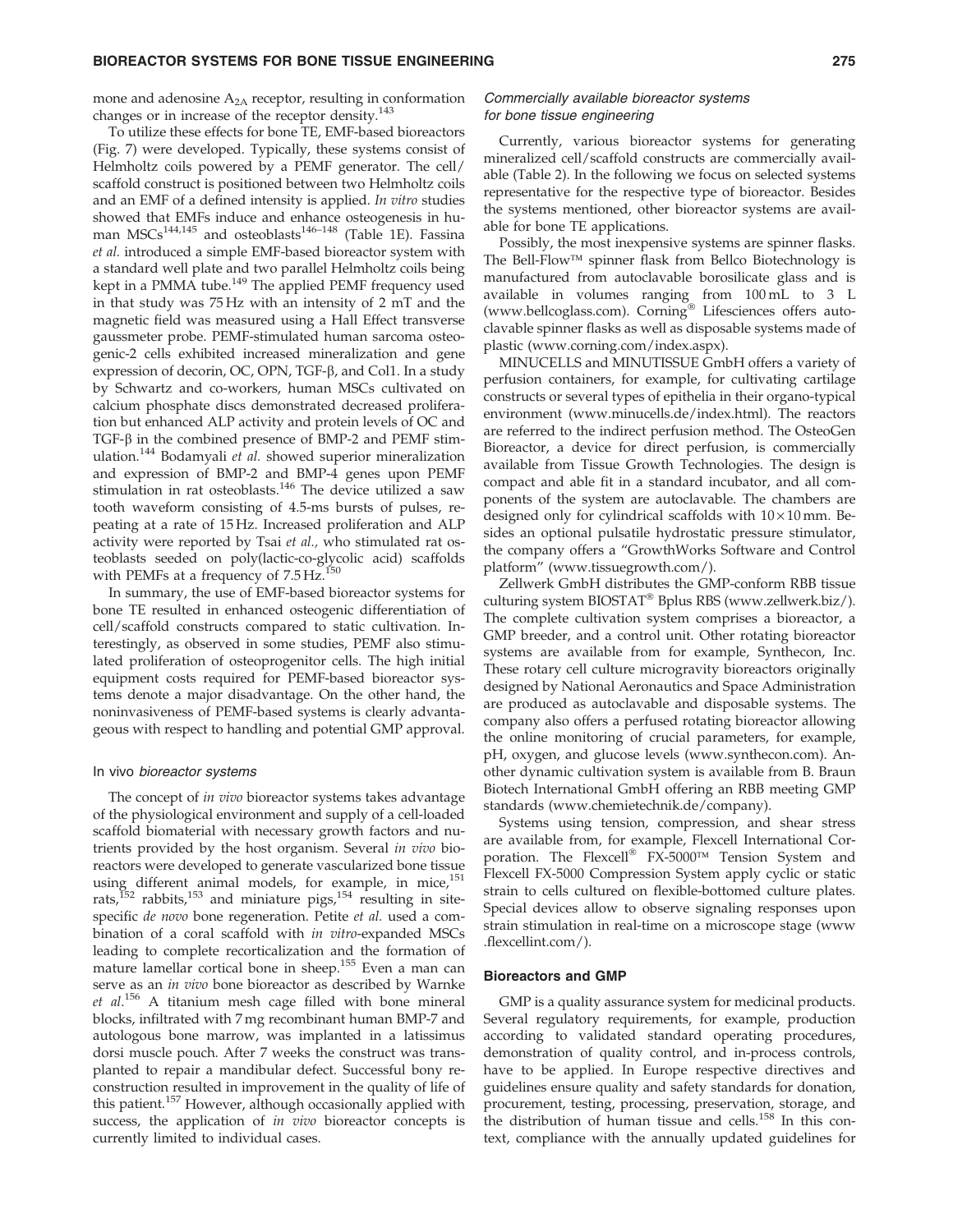Protocols were developed to facilitate the adaption of GMP standards for the expansion of human embryonic stem cells in a stirred bioreactor system.<sup>160</sup> In addition, a strategy was described to develop and validate a closed, automated production process to expand stem and progenitor cells in the presence of human bone marrow mononuclear cells. $^{161}$ The RBBs Medistat RBS (B. Braun Biotech International GmbH) and  $Z^{\circledast}RP$  cell- and tissue culturing systems (Zellwerk GmbH), allowing the cultivation and manufacturing of 3D tissue-engineered transplants $91,92$  conform to requirements of GMP standards. Successful translation from the laboratory to clinical application can be exemplified in the field of skin TE. The commercially available products Trans- $\text{Cyte}^{\text{TM}}$  and  $\text{Dermagraft}^{\circledast 40}$  are generated in a closed perfusion bioreactor system. For this purpose, a scaffold (Biobrane®) is seeded with allogenic dermal fibroblasts and cultivated in a bioreactor system allowing automated cell seeding, media change, in-process monitoring of growth, storage, and delivery simultaneously. To the authors' best knowledge, however, no cell-based, tissue-engineered bone substitute construct cultivated in a bioreactor system has been applied clinically to date. To pave the way for bioreactor-stimulated, tissueengineered constructs for bone regeneration from bench to bedside, the compliance of potential products with GMP standards will be a basic prerequisite.

## Conclusion

Bone graft material is often needed for the treatment of osseous defects. Due to limitations and risks associated with autologous as well as allogenic bone grafting procedures, alternative strategies are needed for skeletal reconstruction. The concept of TE constitutes the framework for the implementation of cell-based bone regeneration strategies. To optimize the cultivation of cell/scaffold constructs, dynamic bioreactor systems, enhancing cellular proliferation and differentiation and resolving mass transport limitations, are appealing components. Bone bioreactor systems include spinner flasks, RWV constructs, perfusion bioreactors, and systems based on mechanical or electromagnetic stimulation of cell/scaffold composites. These systems differ considerably with respect to ease of use, cost-effectiveness, and degree of additional osteogenic stimuli provided, as well as monitoring and manipulation options. Currently available bone bioreactors enable adequate monitoring and controlling of specific biological, physical, and chemical parameters during the process of in vitro bone formation. Further optimization of these systems may be achieved by adapting specific stimuli, for example, shear stress, load, or EMF, and by combining biophysical and biochemical stimuli within one system. A major challenge, however, will be the translation of bioreactor-based concepts into clinically applicable, GMP-conform systems generating newly formed mineralized cell/scaffold constructs.

#### Acknowledgments

We thank Mike Tipsword, Angela Jacobi, and Corina Vater for proofreading this article. The authors have received financial support from the German Academic Exchange Service/German Federal Ministry of Education and Research (Grant No. D/09/04774) and from the Center for Regenerative Therapies Dresden, Germany.

## Disclosure Statement

No competing financial interests exist. We do not claim completeness with respect to the bioreactor systems discussed and do regret if certain products or concepts are not covered in this article.

### **References**

- 1. Brooks, P.M. The burden of musculoskeletal disease—a global perspective. Clin Rheumatol 25, 778, 2006.
- 2. Arrington, E.D., Smith, W.J., Chambers, H.G., Bucknell, A.L., and Davino, N.A. Complications of iliac crest bone graft harvesting. Clin Orthop Relat Res (329), 300, 1996.
- 3. Langer, R., and Vacanti, J.P. Tissue engineering. Science 260, 920, 1993.
- 4. Drosse, I., et al. Tissue engineering for bone defect healing: an update on a multi-component approach. Injury 39 Suppl 2, S9, 2008.
- 5. Stoddart, M.J., Grad, S., Eglin, D., and Alini, M. Cells and biomaterials in cartilage tissue engineering. Regen Med 4, 81, 2009.
- 6. Lv, S., et al. Designed biomaterials to mimic the mechanical properties of muscles. Nature 465, 69, 2010.
- 7. Mansbridge, J. Skin tissue engineering. J Biomater Sci Polym Ed 19, 955, 2008.
- 8. Curtis, M.W., and Russell, B. Cardiac tissue engineering. J Cardiovasc Nurs 24, 87, 2009.
- 9. Hynes, S.R., and Lavik, E.B. A tissue-engineered approach towards retinal repair: scaffolds for cell transplantation to the subretinal space. Graefes Arch Clin Exp Ophthalmol 248, 763, 2010.
- 10. Kutty, J.K., and Webb, K. Tissue engineering therapies for the vocal fold lamina propria. Tissue Eng Part B Rev 15, 249, 2009.
- 11. Fiegel, H.C., et al. Hepatic tissue engineering: from transplantation to customized cell-based liver directed therapies from the laboratory. J Cell Mol Med 12, 56, 2008.
- 12. Ghasemi-Mobarakeh, L., Prabhakaran, M.P., Morshed, M., Nasr-Esfahani, M.H., and Ramakrishna, S. Electrospun poly(epsilon-caprolactone)/gelatin nanofibrous scaffolds for nerve tissue engineering. Biomaterials 29, 4532, 2008.
- 13. Bancroft, G.N., et al. Fluid flow increases mineralized matrix deposition in 3D perfusion culture of marrow stromal osteoblasts in a dose-dependent manner. Proc Natl Acad Sci USA 99, 12600, 2002.
- 14. Fassina, L., Visai, L., De Angelis, M.G., Benazzo, F., and Magenes, G. Surface modification of a porous polyurethane through a culture of human osteoblasts and an electromagnetic bioreactor. Technol Health Care 15, 33, 2007.
- 15. Neidlinger-Wilke, C., Wilke, H.J., and Claes, L. Cyclic stretching of human osteoblasts affects proliferation and metabolism: a new experimental method and its application. J Orthop Res 12, 70, 1994.
- 16. Kern, S., Eichler, H., Stoeve, J., Kluter, H., and Bieback, K. Comparative analysis of mesenchymal stem cells from bone marrow, umbilical cord blood, or adipose tissue. Stem Cells 24, 1294, 2006.
- 17. Pittenger, M.F., et al. Multilineage potential of adult human mesenchymal stem cells. Science 284, 143, 1999.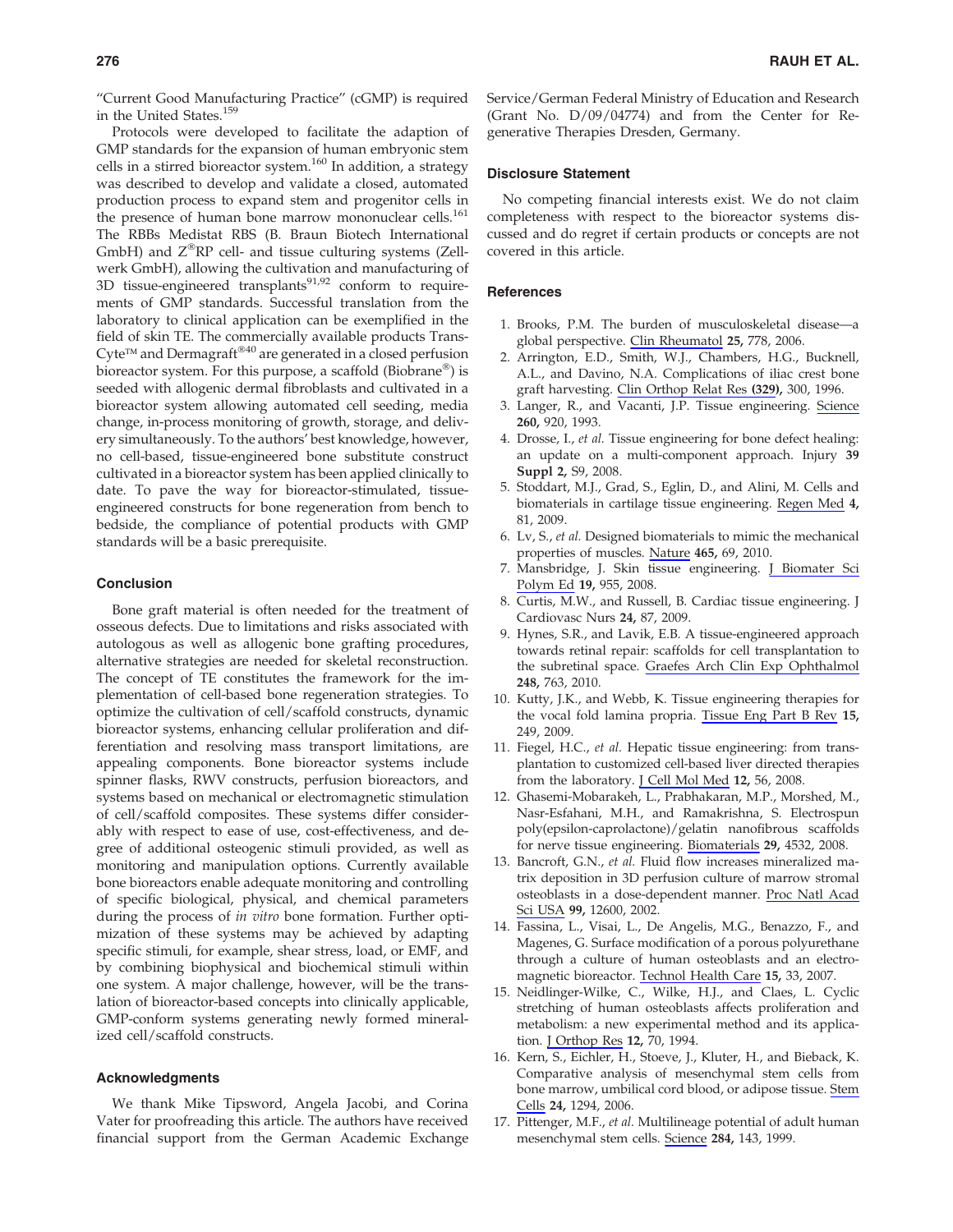- 18. Kassem, M., and Abdallah, B.M. Human bone-marrowderived mesenchymal stem cells: biological characteristics and potential role in therapy of degenerative diseases. Cell Tissue Res 331, 157, 2008.
- 19. Bjerre, L., Bunger, C.E., Kassem, M., and Mygind, T. Flow perfusion culture of human mesenchymal stem cells on silicate-substituted tricalcium phosphate scaffolds. Biomaterials 29, 2616, 2008.
- 20. Mygind, T., et al. Mesenchymal stem cell ingrowth and differentiation on coralline hydroxyapatite scaffolds. Biomaterials 28, 1036, 2007.
- 21. Stiehler, M., et al. Effect of dynamic 3-D culture on proliferation, distribution, and osteogenic differentiation of human mesenchymal stem cells. J Biomed Mater Res A 89, 96, 2009.
- 22. Hutmacher, D.W. Scaffolds in tissue engineering bone and cartilage. Biomaterials 21, 2529, 2000.
- 23. Wang, X., Li, Y., Hodgson, P.D., and Wen, C. Biomimetic modification of porous TiNbZr alloy scaffold for bone tissue engineering. Tissue Eng Part A 16, 309, 2010.
- 24. Wu, Y.C., Lee, T.M., Chiu, K.H., Shaw, S.Y., and Yang, C.Y. A comparative study of the physical and mechanical properties of three natural corals based on the criteria for bone-tissue engineering scaffolds. J Mater Sci Mater Med 20, 1273, 2009.
- 25. Dennis, J.E., Haynesworth, S.E., Young, R.G., and Caplan, A.I. Osteogenesis in marrow-derived mesenchymal cell porous ceramic composites transplanted subcutaneously: effect of fibronectin and laminin on cell retention and rate of osteogenic expression. Cell Transplant 1, 23, 1992.
- 26. Boyan, B.D., Hummert, T.W., Dean, D.D., and Schwartz, Z. Role of material surfaces in regulating bone and cartilage cell response. Biomaterials 17, 137, 1996.
- 27. Khayyeri, H., Checa, S., Tagil, M., O'Brien, F.J., and Prendergast, P.J. Tissue differentiation in an in vivo bioreactor: in silico investigations of scaffold stiffness. J Mater Sci Mater Med 21, 2331, 2010.
- 28. Olivares, A.L., Marsal, E., Planell, J.A., and Lacroix, D. Finite element study of scaffold architecture design and culture conditions for tissue engineering. Biomaterials 30, 6142, 2009.
- 29. VanGordon, S.B., et al. Effects of scaffold architecture on preosteoblastic cultures under continuous fluid shear. Ind Eng Chem Res 50, 620, 2010.
- 30. Olivares, A.L., Marsal, E., Planell, J.A., and Lacroix, D. Finite element study of scaffold architecture design and culture conditions for tissue engineering. Biomaterials 30, 6142, 2009.
- 31. Vater, C., Kasten, P., and Stiehler, M. Culture media for the differentiation of mesenchymal stromal cells. Acta Biomater 7, 463, 2011.
- 32. Canalis, E., Economides, A.N., and Gazzerro, E. Bone morphogenetic proteins, their antagonists, and the skeleton. Endocr Rev 24, 218, 2003.
- 33. McKay, W.F., Peckham, S.M., and Badura, J.M. A comprehensive clinical review of recombinant human bone morphogenetic protein-2 (INFUSE Bone Graft). Int Orthop 31, 729, 2007.
- 34. White, A.P., et al. Clinical applications of BMP-7/OP-1 in fractures, nonunions and spinal fusion. Int Orthop 31, 735, 2007.
- 35. Whitman, D.H., Berry, R.L., and Green, D.M. Platelet gel: an autologous alternative to fibrin glue with applications in oral and maxillofacial surgery. J Oral Maxillofac Surg 55, 1294, 1997.
- 36. Gardner, M.J., Demetrakopoulos, D., Klepchick, P.R., and Mooar, P.A. The efficacy of autologous platelet gel in pain control and blood loss in total knee arthroplasty. An analysis of the haemoglobin, narcotic requirement and range of motion. Int Orthop 31, 309, 2007.
- 37. Marx, R.E., et al. Platelet-rich plasma: growth factor enhancement for bone grafts. Oral Surg Oral Med Oral Pathol Oral Radiol Endod 85, 638, 1998.
- 38. Eppley, B.L., Woodell, J.E., and Higgins, J. Platelet quantification and growth factor analysis from platelet-rich plasma: implications for wound healing. Plast Reconstr Surg 114, 1502, 2004.
- 39. Martin, I., Wendt, D., and Heberer, M. The role of bioreactors in tissue engineering. Trends Biotechnol 22, 80, 2004.
- 40. Ratcliffe, A., and Niklason, L.E. Bioreactors and bioprocessing for tissue engineering. Ann NY Acad Sci 961, 210, 2002.
- 41. Glowacki, J., Mizuno, S., and Greenberger, J.S. Perfusion enhances functions of bone marrow stromal cells in threedimensional culture. Cell Transplant 7, 319, 1998.
- 42. Alvarez-Barreto, J.F., Linehan, S.M., Shambaugh, R.L., and Sikavitsas, V.I. Flow perfusion improves seeding of tissue engineering scaffolds with different architectures. Ann Biomed Eng 35, 429, 2007.
- 43. Burg, K.J., et al. Comparative study of seeding methods for three-dimensional polymeric scaffolds. J Biomed Mater Res 51, 642, 2000.
- 44. Alvarez-Barreto, J.F., and Sikavitsas, V.I. Improved mesenchymal stem cell seeding on RGD-modified poly(L-lactic acid) scaffolds using flow perfusion. Macromol Biosci 7, 579, 2007.
- 45. Griffon, D.J., Abulencia, J.P., Ragetly, G.R., Fredericks, L.P., and Chaieb, S. A comparative study of seeding techniques and three-dimensional matrices for mesenchymal cell attachment. J Tissue Eng Regen Med 5, 169, 2011.
- 46. Timmins, N.E., et al. Three-dimensional cell culture and tissue engineering in a T-CUP (tissue culture under perfusion). Tissue Eng 13, 2021, 2007.
- 47. Zhao, F., and Ma, T. Perfusion bioreactor system for human mesenchymal stem cell tissue engineering: dynamic cell seeding and construct development. Biotechnol Bioeng 91, 482, 2005.
- 48. Mauney, J.R., et al. Mechanical stimulation promotes osteogenic differentiation of human bone marrow stromal cells on 3-D partially demineralized bone scaffolds in vitro. Calcif Tissue Int 74, 458, 2004.
- 49. Godbey, W.T., Hindy, S.B., Sherman, M.E., and Atala, A. A novel use of centrifugal force for cell seeding into porous scaffolds. Biomaterials 25, 2799, 2004.
- 50. Janssen, F.W., Oostra, J., Oorschot, A., and van Blitterswijk, C.A. A perfusion bioreactor system capable of producing clinically relevant volumes of tissue-engineered bone: in vivo bone formation showing proof of concept. Biomaterials 27, 315, 2006.
- 51. Du, D., Furukawa, K.S., and Ushida, T. 3D culture of osteoblast-like cells by unidirectional or oscillatory flow for bone tissue engineering. Biotechnol Bioeng 102, 1670, 2009.
- 52. Cheng, S.L., et al. Human osteoblasts express a repertoire of cadherins, which are critical for BMP-2-induced osteogenic differentiation. J Bone Miner Res 13, 633, 1998.
- 53. van den Dolder, J., Spauwen, P.H., and Jansen, J.A. Evaluation of various seeding techniques for culturing osteogenic cells on titanium fiber mesh. Tissue Eng 9, 315, 2003.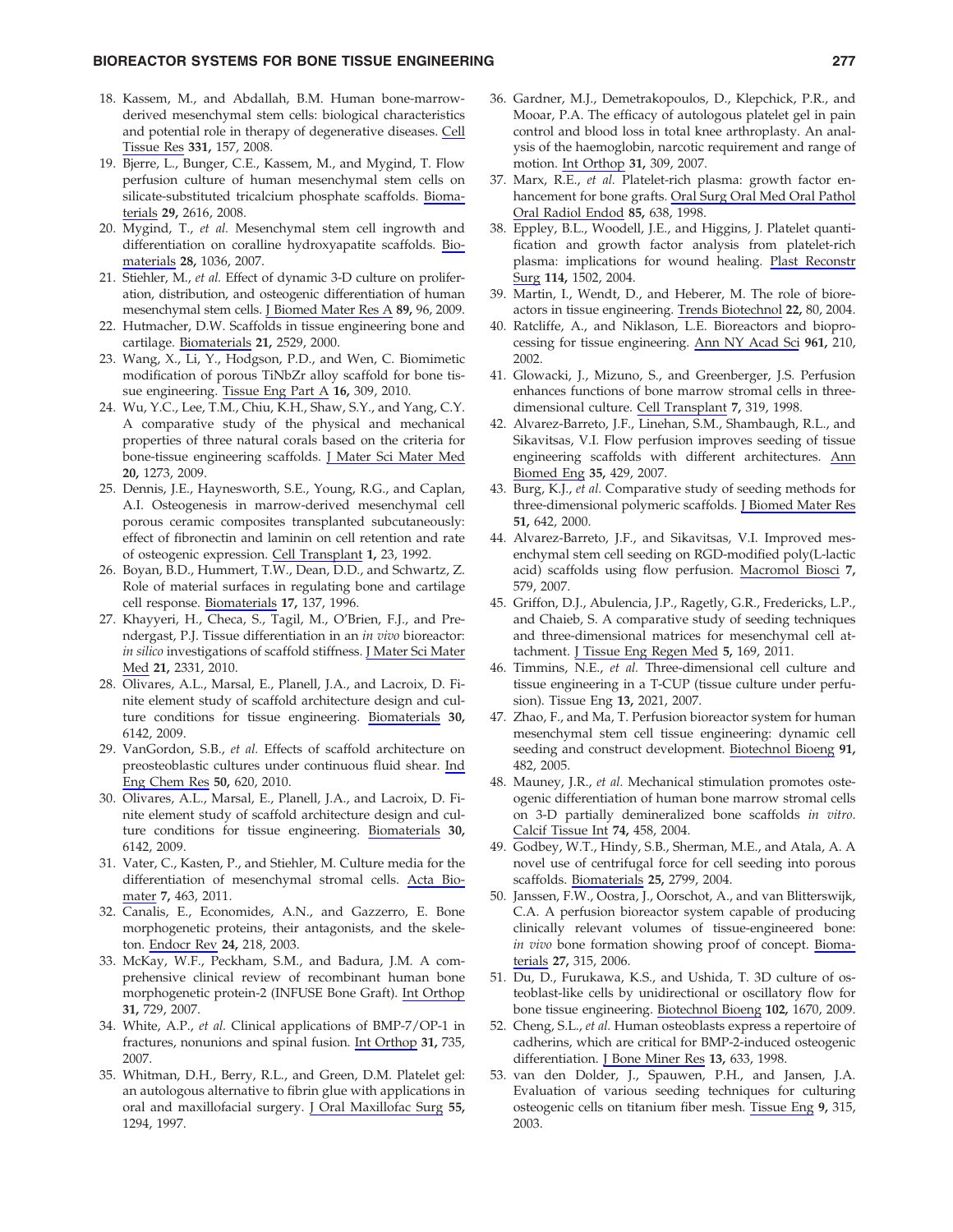- 54. Wiedmann-Al-Ahmad, M., Gutwald, R., Lauer, G., Hubner, U., and Schmelzeisen, R. How to optimize seeding and culturing of human osteoblast-like cells on various biomaterials. Biomaterials 23, 3319, 2002.
- 55. Kruyt, M., et al. Analysis of the dynamics of bone formation, effect of cell seeding density, and potential of allogeneic cells in cell-based bone tissue engineering in goats. Tissue Eng Part A 14, 1081, 2008.
- 56. Impens, S., Chen, Y., Mullens, S., Luyten, F., and Schrooten, J. Controlled cell-seeding methodologies: a first step toward clinically relevant bone tissue engineering strategies. Tissue Eng Part C Methods 16, 1575, 2010.
- 57. Cowin, S.C. Bone poroelasticity. J Biomech 32, 217, 1999.
- 58. Meyer, U., et al. Strain-related bone remodeling in distraction osteogenesis of the mandible. Plast Reconstr Surg 103, 800, 1999.
- 59. Kapur, S., Baylink, D.J., and Lau, K.H. Fluid flow shear stress stimulates human osteoblast proliferation and differentiation through multiple interacting and competing signal transduction pathways. Bone 32, 241, 2003.
- 60. Ando, J., Komatsuda, T., and Kamiya, A. Cytoplasmic calcium response to fluid shear stress in cultured vascular endothelial cells. In Vitro Cell Dev Biol 24, 871, 1988.
- 61. Rath, A.L., et al. Correlation of cell strain in single osteocytes with intracellular calcium, but not intracellular nitric oxide, in response to fluid flow. J Biomech 43, 1560, 2010.
- 62. Lau, K.H., Kapur, S., Kesavan, C., and Baylink, D.J. Upregulation of the Wnt, estrogen receptor, insulin-like growth factor-I, and bone morphogenetic protein pathways in C57BL/6J osteoblasts as opposed to C3H/HeJ osteoblasts in part contributes to the differential anabolic response to fluid shear. J Biol Chem 281, 9576, 2006.
- 63. Hillsley, M.V., and Frangos, J.A. Alkaline phosphatase in osteoblasts is down-regulated by pulsatile fluid flow. Calcif Tissue Int 60, 48, 1997.
- 64. Weinbaum, S., Cowin, S.C., and Zeng, Y. A model for the excitation of osteocytes by mechanical loading-induced bone fluid shear stresses. J Biomech 3, 60, 1994.
- 65. Weyand, B., Israelowitz, M., von Schroeder, H.P., and Vogt, P.M. Fluid dynamics in bioreactor design: considerations for the theoretical and practical approach. Adv Biochem Eng Biotechnol 112, 251, 2009.
- 66. Singh, H., and Hutmacher, D.W. Bioreactor studies and computational fluid dynamics. Adv Biochem Eng Biotechnol 112, 231, 2009.
- 67. Hutmacher, D.W., and Singh, H. Computational fluid dynamics for improved bioreactor design and 3D culture. Trends Biotechnol 26, 166, 2008.
- 68. Sucosky, P., Osorio, D.F., Brown, J.B., and Neitzel, G.P. Fluid mechanics of a spinner-flask bioreactor. Biotechnol Bioeng 85, 34, 2004.
- 69. Pollack, S.R., Meaney, D.F., Levine, E.M., Litt, M., and Johnston, E.D. Numerical model and experimental validation of microcarrier motion in a rotating bioreactor. Tissue Eng 6, 519, 2000.
- 70. De Boodt, S., et al. Bi-modular flow characterization in tissue engineering scaffolds using computational fluid dynamics and particle imaging velocimetry. Tissue Eng Part C Methods 16, 1553, 2010.
- 71. Martys, N.S., and Chen, H. Simulation of multicomponent fluids in complex three-dimensional geometries by the lattice Boltzmann method. Phys Rev E Stat Phys Plasmas Fluids Relat Interdiscip Topics 53, 743, 1996.
- 72. Porter, B., Zauel, R., Stockman, H., Guldberg, R., and Fyhrie, D. 3-D computational modeling of media flow through scaffolds in a perfusion bioreactor. J Biomech 38, 543, 2005.
- 73. Boschetti, F., Raimondi, M.T., Migliavacca, F., and Dubini, G. Prediction of the micro-fluid dynamic environment imposed to three-dimensional engineered cell systems in bioreactors. J Biomech 39, 418, 2006.
- 74. Cartmell, S.H., Porter, B.D., Garcia, A.J., and Guldberg, R.E. Effects of medium perfusion rate on cell-seeded threedimensional bone constructs in vitro. Tissue Eng 9, 1197, 2003.
- 75. Grayson, W.L., et al. Optimizing the medium perfusion rate in bone tissue engineering bioreactors. Biotechnol Bioeng 108, 1159, 2011.
- 76. Meinel, L., et al. Bone tissue engineering using human mesenchymal stem cells: effects of scaffold material and medium flow. Ann Biomed Eng 32, 112, 2004.
- 77. Sikavitsas, V.I., Bancroft, G.N., and Mikos, A.G. Formation of three-dimensional cell/polymer constructs for bone tissue engineering in a spinner flask and a rotating wall vessel bioreactor. J Biomed Mater Res 62, 136, 2002.
- 78. Kim, H.J., et al. Bone regeneration on macroporous aqueous-derived silk 3-D scaffolds. Macromol Biosci 7, 643, 2007.
- 79. Vunjak-Novakovic, G., et al. Dynamic cell seeding of polymer scaffolds for cartilage tissue engineering. Biotechnol Prog 14, 193, 1998.
- 80. Freed, L.E., and Vunjak-Novakovic, G. Microgravity tissue engineering. In Vitro Cell Dev Biol Anim 33, 381, 1997.
- 81. Goodwin, T.J., Prewett, T.L., Wolf, D.A., and Spaulding, G.F. Reduced shear stress: a major component in the ability of mammalian tissues to form three-dimensional assemblies in simulated microgravity. J Cell Biochem 51, 301, 1993.
- 82. Schwarz, R.P., Goodwin, T.J., and Wolf, D.A. Cell culture for three-dimensional modeling in rotating-wall vessels: an application of simulated microgravity. J Tissue Cult Methods 14, 51, 1992.
- 83. Qiu, Q.Q., Ducheyne, P., and Ayyaswamy, P.S. Fabrication, characterization and evaluation of bioceramic hollow microspheres used as microcarriers for 3-D bone tissue formation in rotating bioreactors. Biomaterials 20, 989, 1999.
- 84. Botchwey, E.A., Pollack, S.R., Levine, E.M., and Laurencin, C.T. Bone tissue engineering in a rotating bioreactor using a microcarrier matrix system. J Biomed Mater Res 55, 242, 2001.
- 85. Pollack, S.R., Meaney, D.F., Levine, E.M., Litt, M., and Johnston, E.D. Numerical model and experimental validation of microcarrier motion in a rotating bioreactor. Tissue Eng 6, 519, 2000.
- 86. Goldstein, A.S., Juarez, T.M., Helmke, C.D., Gustin, M.C., and Mikos, A.G. Effect of convection on osteoblastic cell growth and function in biodegradable polymer foam scaffolds. Biomaterials 22, 1279, 2001.
- 87. Pound, J.C., Green, D.W., Roach, H.I., Mann, S., and Oreffo, R.O. An ex vivo model for chondrogenesis and osteogenesis. Biomaterials 28, 2839, 2007.
- 88. Song, K., Liu, T., Cui, Z., Li, X., and Ma, X. Threedimensional fabrication of engineered bone with human bio-derived bone scaffolds in a rotating wall vessel bioreactor. J Biomed Mater Res A 86, 323, 2008.
- Yu, X., Botchwey, E.A., Levine, E.M., Pollack, S.R., and Laurencin, C.T. Bioreactor-based bone tissue engineering: the influence of dynamic flow on osteoblast phenotypic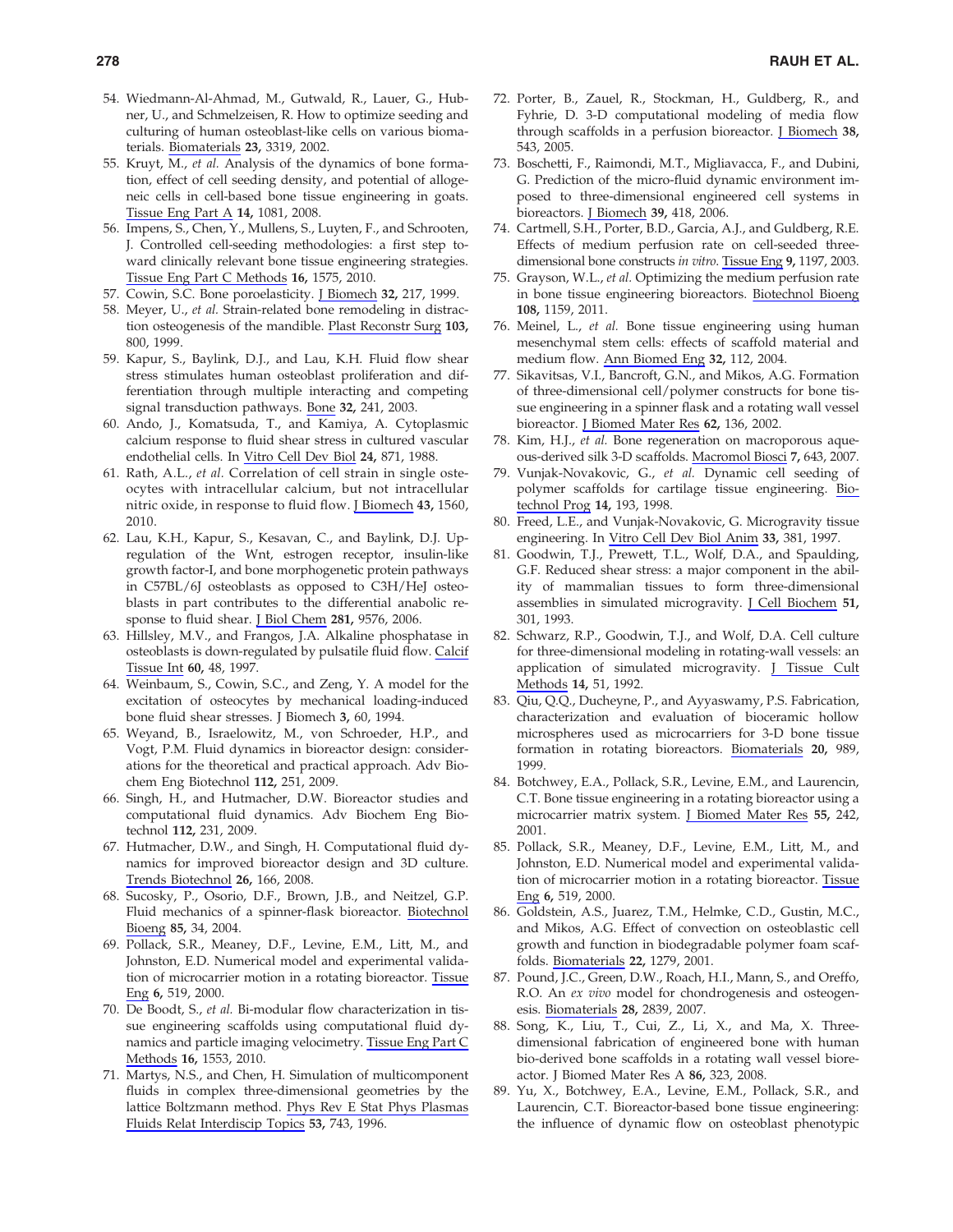expression and matrix mineralization. Proc Natl Acad Sci USA 101, 11203, 2004.

- 90. Anton, F., et al. Design and characterization of a rotating bed system bioreactor for tissue engineering applications. Biotechnol Prog 24, 140, 2008.
- 91. Diederichs, S., et al. Dynamic cultivation of human mesenchymal stem cells in a rotating bed bioreactor system based on the Z RP platform. Biotechnol Prog 25, 1762, 2009.
- 92. Suck, K., et al. Cultivation of MC3T3-E1 cells on a newly developed material (Sponceram) using a rotating bed system bioreactor. J Biomed Mater Res A 80, 268, 2007.
- 93. McCoy, R.J., and O'Brien, F.J. Influence of shear stress in perfusion bioreactor cultures for the development of threedimensional bone tissue constructs: a review. Tissue Eng Part B Rev 16, 587, 2010.
- 94. Jacobs, C.R., et al. Differential effect of steady versus oscillating flow on bone cells. J Biomech 31, 969, 1998.
- 95. Vance, J., Galley, S., Liu, D.F., and Donahue, S.W. Mechanical stimulation of MC3T3 osteoblastic cells in a bone tissue-engineering bioreactor enhances prostaglandin E2 release. Tissue Eng 11, 1832, 2005.
- 96. Bakker, A.D., Joldersma, M., Klein-Nulend, J., and Burger, E.H. Interactive effects of PTH and mechanical stress on nitric oxide and PGE2 production by primary mouse osteoblastic cells. Am J Physiol Endocrinol Metab 285, E608, 2003.
- 97. Uemura, T., et al. Transplantation of cultured bone cells using combinations of scaffolds and culture techniques. Biomaterials 24, 2277, 2003.
- 98. Wang, Y., et al. Application of perfusion culture system improves in vitro and in vivo osteogenesis of bone marrowderived osteoblastic cells in porous ceramic materials. Tissue Eng 9, 1205, 2003.
- 99. Bernhardt, A., Lode, A., Boxberger, S., Pompe, W., and Gelinsky, M. Mineralised collagen-an artificial, extracellular bone matrix-improves osteogenic differentiation of bone marrow stromal cells. J Mater Sci Mater Med 19, 269, 2008.
- 100. Volkmer, E., et al. Hypoxia in static and dynamic 3D culture systems for tissue engineering of bone. Tissue Eng Part A 14, 1331, 2008.
- 101. Bancroft, G.N., Sikavitsas, V.I., and Mikos, A.G. Design of a flow perfusion bioreactor system for bone tissueengineering applications. Tissue Eng 9, 549, 2003.
- 102. Sailon, A.M., et al. A novel flow-perfusion bioreactor supports 3D dynamic cell culture. J Biomed Biotechnol 2009, 873816, 2009.
- 103. Holtorf, H.L., Jansen, J.A., and Mikos, A.G. Flow perfusion culture induces the osteoblastic differentiation of marrow stroma cell-scaffold constructs in the absence of dexamethasone. J Biomed Mater Res A 72, 326, 2005.
- 104. Hofmann, A., et al. Bioengineered human bone tissue using autogenous osteoblasts cultured on different biomatrices. J Biomed Mater Res A 67, 191, 2003.
- 105. Cartmell, S.H., Porter, B.D., Garcia, A.J., and Guldberg, R.E. Effects of medium perfusion rate on cell-seeded threedimensional bone constructs in vitro. Tissue Eng 9, 1197, 2003.
- 106. Gomes, M.E., Sikavitsas, V.I., Behravesh, E., Reis, R.L., and Mikos, A.G. Effect of flow perfusion on the osteogenic differentiation of bone marrow stromal cells cultured on starch-based three-dimensional scaffolds. J Biomed Mater Res A 67, 87, 2003.
- 107. Grayson, W.L., et al. Effects of initial seeding density and fluid perfusion rate on formation of tissue-engineered bone. Tissue Eng Part A 14, 1809, 2008.
- 108. van den, D.J., et al. Flow perfusion culture of marrow stromal osteoblasts in titanium fiber mesh. J Biomed Mater Res A 64, 235, 2003.
- 109. Janssen, F.W., et al. Human tissue-engineered bone produced in clinically relevant amounts using a semiautomated perfusion bioreactor system: a preliminary study. J Tissue Eng Regen Med 4, 12, 2010.
- 110. Porter, B.D., Lin, A.S., Peister, A., Hutmacher, D., and Guldberg, R.E. Noninvasive image analysis of 3D construct mineralization in a perfusion bioreactor. Biomaterials 28, 2525, 2007.
- 111. Fröhlich, M., et al. Bone grafts engineered from human adipose-derived stem cells in perfusion bioreactor culture. Tissue Eng Part A 16, 179, 2010.
- 112. Jagodzinski, M., et al. Influence of perfusion and cyclic compression on proliferation and differentiation of bone marrow stromal cells in 3-dimensional culture. J Biomech 41, 1885, 2008.
- 113. Singh, H., Ang, E.S., Lim, T.T., and Hutmacher, D.W. Flow modeling in a novel non-perfusion conical bioreactor. Biotechnol Bioeng 97, 1291, 2007.
- 114. Olivier, V., Hivart, P., Descamps, M., and Hardouin, P. In vitro culture of large bone substitutes in a new bioreactor: importance of the flow direction. Biomed Mater 2, 174, 2007.
- 115. Buckley, M.J., et al. Osteoblasts increase their rate of division and align in response to cyclic, mechanical tension in vitro. Bone Miner 4, 225, 1988.
- 116. Chamay, A., and Tschantz, P. Mechanical influences in bone remodeling. Experimental research on Wolff's law. J Biomech 5, 173, 1972.
- 117. Lanyon, L.E., and Rubin, C.T. Static vs dynamic loads as an influence on bone remodelling. J Biomech 17, 897, 1984.
- 118. Liedert, A., et al. Estrogen receptor and Wnt signaling interact to regulate early gene expression in response to mechanical strain in osteoblastic cells. Biochem Biophys Res Commun 394, 755, 2010.
- 119. Meyer, U., et al. Strain-related bone remodeling in distraction osteogenesis of the mandible. Plast Reconstr Surg 103, 800, 1999.
- 120. Parfitt, A.M. Targeted and nontargeted bone remodeling: relationship to basic multicellular unit origination and progression. Bone 30, 5, 2002.
- 121. Frost, H.M. Bone dynamics in metabolic bone disease. J Bone Joint Surg Am 48, 1192, 1966.
- 122. Bonewald, L.F. Mechanosensation and transduction in osteocytes. Bonekey Osteovision 3, 7, 2006.
- 123. Jiang, J.X., Siller-Jackson, A.J., and Burra, S. Roles of gap junctions and hemichannels in bone cell functions and in signal transmission of mechanical stress. Front Biosci 12, 1450, 2007.
- 124. Siller-Jackson, A.J., et al. Adaptation of connexin 43-hemichannel prostaglandin release to mechanical loading. J Biol Chem 283, 26374, 2008.
- 125. Sikavitsas, V.I., Temenoff, J.S., and Mikos, A.G. Biomaterials and bone mechanotransduction. Biomaterials 22, 2581, 2001.
- 126. Rubin, C.T., and Lanyon, L.E. Regulation of bone mass by mechanical strain magnitude. Calcif Tissue Int 37, 411, 1985.
- 127. Galli, C., Passeri, G., and Macaluso, G.M. Osteocytes and WNT: the mechanical control of bone formation. J Dent Res 89, 331, 2010.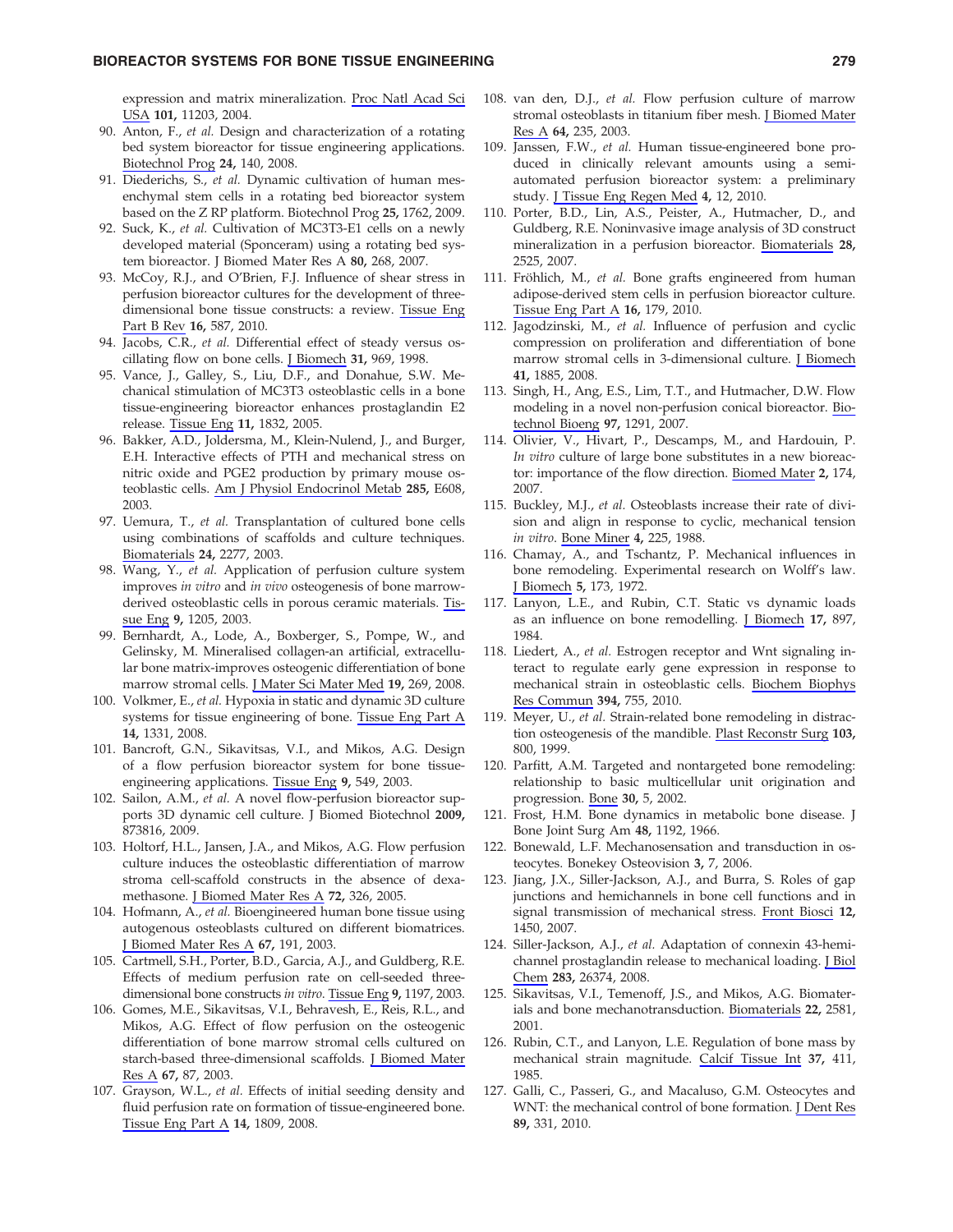- 128. Ignatius, A., et al. [Effects of mechanical strain on human osteoblastic precursor cells in type I collagen matrices]. Orthopade 33, 1386, 2004.
- 129. Ignatius, A., et al. Tissue engineering of bone: effects of mechanical strain on osteoblastic cells in type I collagen matrices. Biomaterials 26, 311, 2005.
- 130. Akhouayri, O., et al. Effects of static or dynamic mechanical stresses on osteoblast phenotype expression in threedimensional contractile collagen gels. J Cell Biochem 76, 217, 1999.
- 131. Burger, E.H., Klein-Nulend, J., and Veldhuijzen, J.P. Mechanical stress and osteogenesis in vitro. J Bone Miner Res 7 Suppl 2, S397, 1992.
- 132. Wartella, K.A., and Wayne, J.S. Bioreactor for biaxial mechanical stimulation to tissue engineered constructs. J Biomech Eng 131, 044501, 2009.
- 133. Aaron, R.K., Ciombor, D.M., and Simon, B.J. Treatment of nonunions with electric and electromagnetic fields. Clin Orthop Relat Res (419), 21, 2004.
- 134. Bassett, C.A., Pilla, A.A., and Pawluk, R.J. A non-operative salvage of surgically-resistant pseudarthroses and nonunions by pulsing electromagnetic fields. A preliminary report. Clin Orthop Relat Res (124), 128, 1977.
- 135. Dallari, D., et al. Effects of pulsed electromagnetic stimulation on patients undergoing hip revision prostheses: a randomized prospective double-blind study. Bioelectromagnetics 30, 423, 2009.
- 136. Eyres, K.S., Saleh, M., and Kanis, J.A. Effect of pulsed electromagnetic fields on bone formation and bone loss during limb lengthening. Bone 18, 505, 1996.
- 137. Gossling, H.R., Bernstein, R.A., and Abbott, J. Treatment of ununited tibial fractures: a comparison of surgery and pulsed electromagnetic fields (PEMF). Orthopedics 15, 711, 1992.
- 138. Midura, R.J., et al. Pulsed electromagnetic field treatments enhance the healing of fibular osteotomies. J Orthop Res 23, 1035, 2005.
- 139. Rubin, C.T., McLeod, K.J., and Lanyon, L.E. Prevention of osteoporosis by pulsed electromagnetic fields. J Bone Joint Surg Am 71, 411, 1989.
- 140. Funk, R.H., Monsees, T., and Ozkucur, N. Electromagnetic effectsFrom cell biology to medicine. Prog Histochem Cytochem 43, 177, 2009.
- 141. Antonsson, E.K., and Mann, R.W. The frequency content of gait. J Biomech 18, 39, 1985.
- 142. Rubin, C.T., Donahue, H.J., Rubin, J.E., and McLeod, K.J. Optimization of electric field parameters for the control of bone remodeling: exploitation of an indigenous mechanism for the prevention of osteopenia. J Bone Miner Res 8 Suppl 2, S573, 1993.
- 143. Aaron, R.K., Ciombor, D.M., Wang, S., and Simon, B. Clinical biophysics: the promotion of skeletal repair by physical forces. Ann NY Acad Sci 1068, 513, 2006.
- 144. Schwartz, Z., et al. Pulsed electromagnetic fields enhance BMP-2 dependent osteoblastic differentiation of human mesenchymal stem cells. J Orthop Res 26, 1250, 2008.
- 145. Sun, L.Y., Hsieh, D.K., Lin, P.C., Chiu, H.T., and Chiou, T.W. Pulsed electromagnetic fields accelerate proliferation and osteogenic gene expression in human bone marrow mesenchymal stem cells during osteogenic differentiation. Bioelectromagnetics 31, 209, 2010.
- 146. Bodamyali, T., et al. Pulsed electromagnetic fields simultaneously induce osteogenesis and upregulate tran-

scription of bone morphogenetic proteins 2 and 4 in rat osteoblasts in vitro. Biochem Biophys Res Commun 250, 458, 1998.

- 147. Icaro, C.A., et al. Stimulation of osteoblast growth by an electromagnetic field in a model of bone-like construct. Eur J Histochem 50, 199, 2006.
- 148. Wiesmann, H., Hartig, M., Stratmann, U., Meyer, U., and Joos, U. Electrical stimulation influences mineral formation of osteoblast-like cells in vitro. Biochim Biophys Acta 1538, 28, 2001.
- 149. Fassina, L., et al. Effects of electromagnetic stimulation on calcified matrix production by SAOS-2 cells over a polyurethane porous scaffold. Tissue Eng 12, 1985, 2006.
- 150. Tsai, M.T., Chang, W.H., Chang, K., Hou, R.J., and Wu, T.W. Pulsed electromagnetic fields affect osteoblast proliferation and differentiation in bone tissue engineering. Bioelectromagnetics 28, 519, 2007.
- 151. Halpern, J., et al. The application of a murine bone bioreactor as a model of tumor: bone interaction. Clin Exp Metastasis 23, 345, 2006.
- 152. Holt, G.E., Halpern, J.L., Lynch, C.C., Devin, C.J., and Schwartz, H.S. Imaging analysis of the *in vivo* bioreactor: a preliminary study. Clin Orthop Relat Res 466, 1890, 2008.
- 153. Stevens, M.M., et al. In vivo engineering of organs: the bone bioreactor. Proc Natl Acad Sci USA 102, 11450, 2005.
- 154. Terheyden, H., Jepsen, S., and Rueger, D.R. Mandibular reconstruction in miniature pigs with prefabricated vascularized bone grafts using recombinant human osteogenic protein-1: a preliminary study. Int J Oral Maxillofac Surg 28, 461, 1999.
- 155. Petite, H., et al. Tissue-engineered bone regeneration. Nat Biotechnol 18, 959, 2000.
- 156. Warnke, P.H., et al. Growth and transplantation of a custom vascularised bone graft in a man. Lancet 364, 766, 2004.
- 157. Warnke, P.H., et al. Man as living bioreactor: fate of an exogenously prepared customized tissue-engineered mandible. Biomaterials 27, 3163, 2006.
- 158. Unger, C., Skottman, H., Blomberg, P., Dilber, M.S., and Hovatta, O. Good manufacturing practice and clinical-grade human embryonic stem cell lines. Hum Mol Genet 17, R48, 2008.
- 159. Current good manufacturing practice regulation and investigational new drugs. Direct final rule. Fed Regist 71, 2458, 2006.
- 160. Krawetz, R., et al. Large-scale expansion of pluripotent human embryonic stem cells in stirred suspension bioreactors. Tissue Eng Part C Methods 16, 573, 2010.
- 161. Gastens, M.H., et al. Good manufacturing practicecompliant expansion of marrow-derived stem and progenitor cells for cell therapy. Cell Transplant 16, 685, 2007.

Address correspondence to: Maik Stiehler, M.D., Ph.D. Department of Orthopedics and Centre for Translational Bone, Joint, and Soft Tissue Research University Hospital Carl Gustav Carus Fetscherstr. 74 D-01307 Dresden Germany

E-mail: maik.stiehler@uniklinikum-dresden.de

Received: January 25, 2011 Accepted: April 15, 2011 Online Publication Date: June 3, 2011